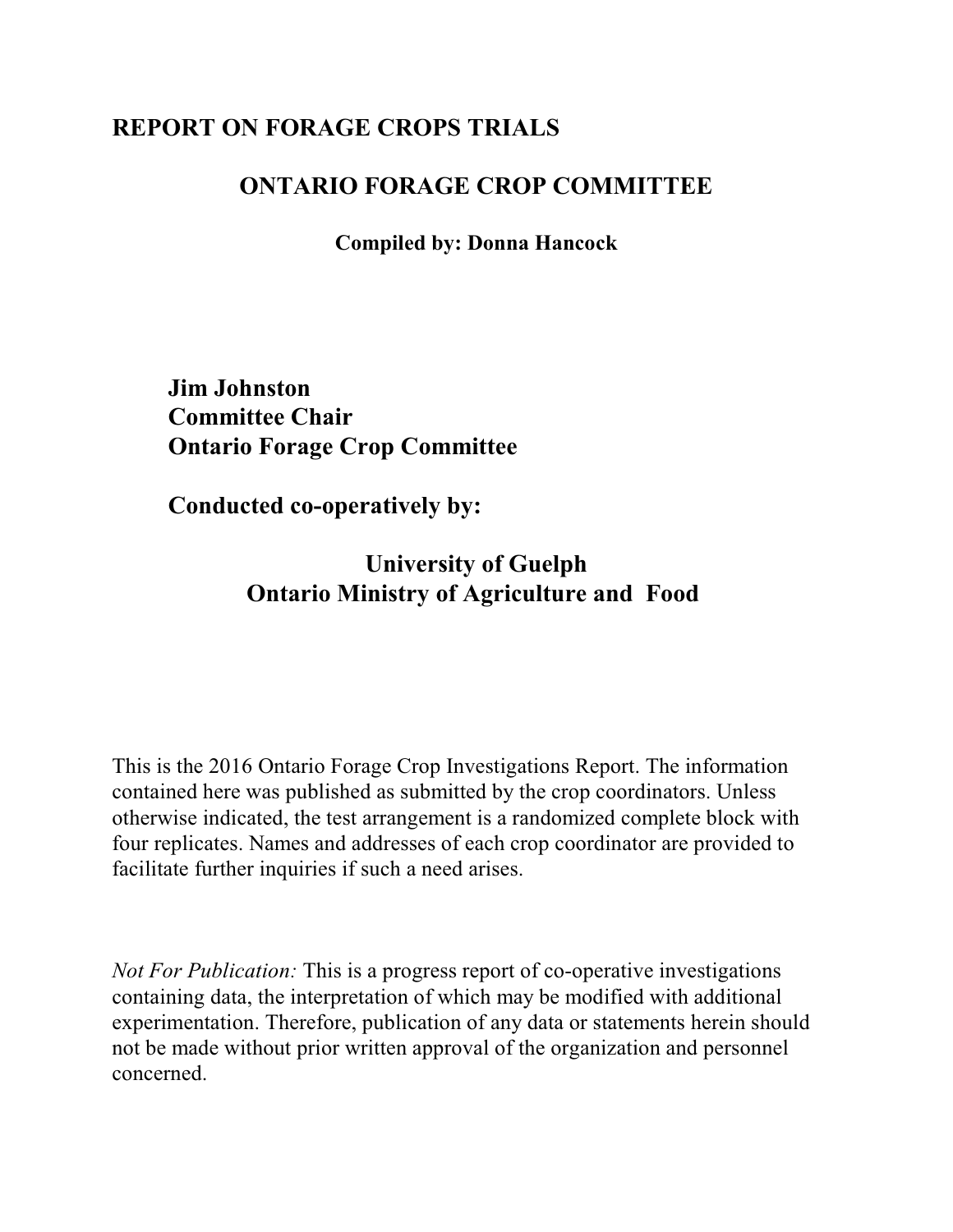### **ONTARIO FORAGE CROP COMMITTEE VARIETY SUB-COMMITTEE**

### **EXECUTIVE and COORDINATORS for 2016**

#### **Contact information**

Jim Johnston Chair

> Mr. David Morris Secretary

Dr. Steve Bowley Species & Data Coordinator 238400 Pipeline Rd. R.R. # 1 New Liskeard, ON POJ 1P0 Phone: (705)-647-7160 Email: wcook@ntl.sympatico.ca

> 109 Maple Ridge Road, R.R. #2 Owen Sound, Ontario N4K 5N4 Telephone: 519-376-1304 Fax: 519-376-9773 davidtmorris@rogers.com

 Plant Agriculture Dept., University of Guelph Phone: (519) 824-4120 Ext. 58704 Fax: (519)-826-0401 Email: sbowley@uoguelph.ca

| <b>Testing Locations</b><br>Thunder Bay | $(807)$ 475-1373             | Name of Cooperator<br>Dr. Tarlok Sahota |
|-----------------------------------------|------------------------------|-----------------------------------------|
| Elora (Guelph)                          | $(519) 824 - 4120$<br>x58704 | Dr. S. R. Bowley                        |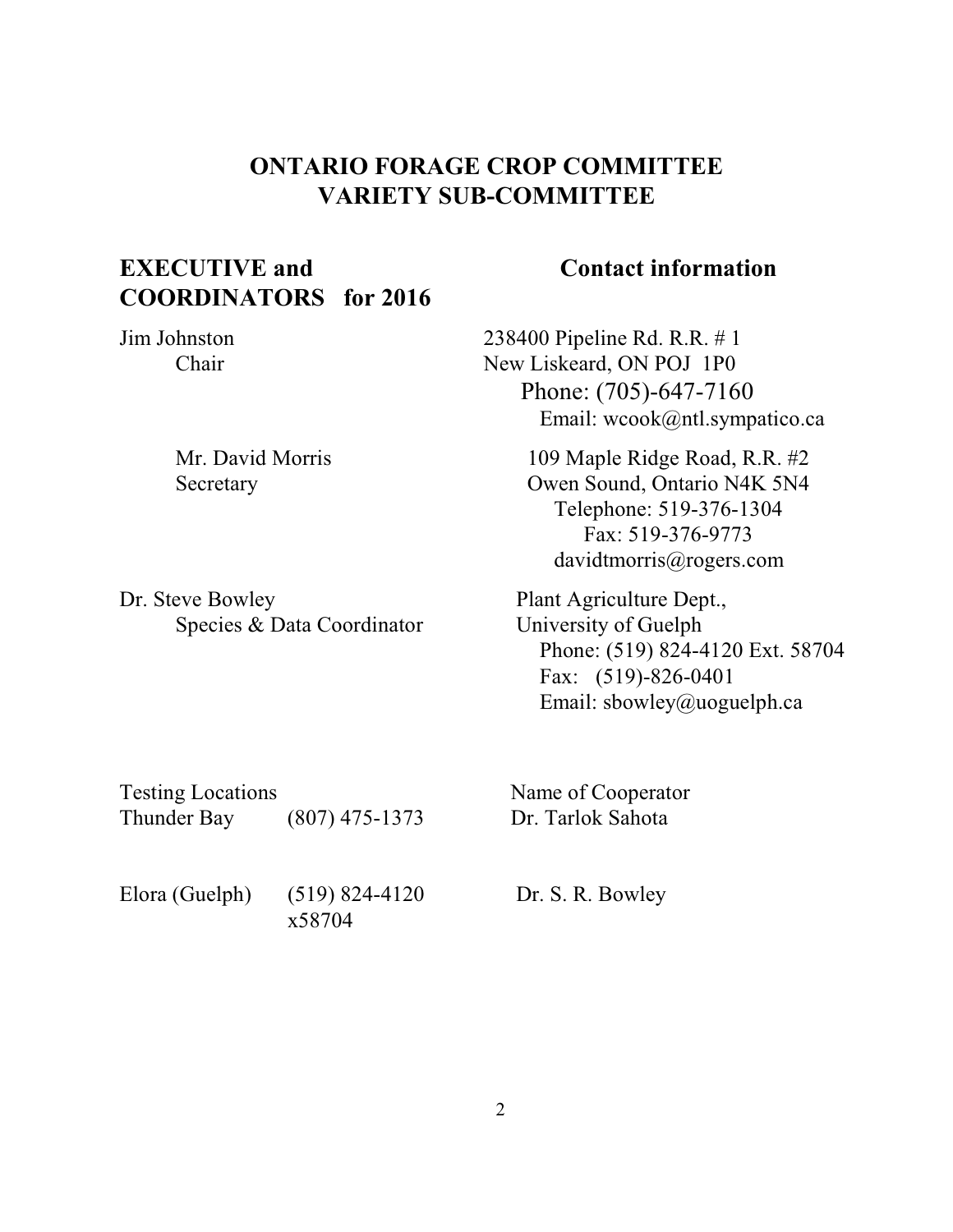# Contents

| Introduction                          |
|---------------------------------------|
|                                       |
| Alfalfa                               |
|                                       |
| Timothy                               |
| Early (Richmond) harvest management19 |
| Orchardgrass                          |
|                                       |
| <b>Tall Fescue</b>                    |
|                                       |
| <b>Perennial Ryegrass</b>             |
|                                       |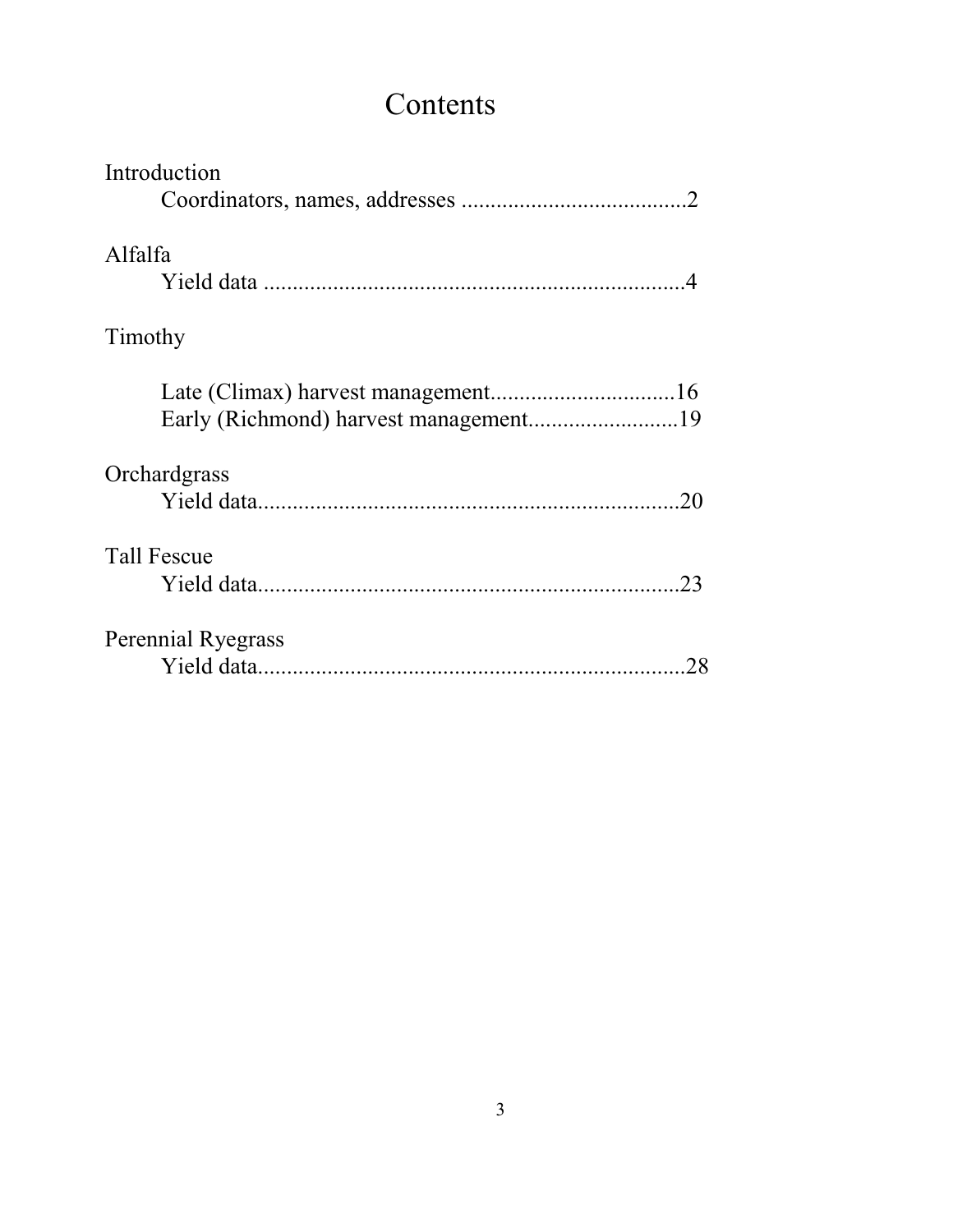ONTARIO

Elora Alfalfa Registration Trial Expt. 2920 Seeded 2013

|        |                   | 2016                                                   | (kg/ha)                 |           |               |           |             |              |
|--------|-------------------|--------------------------------------------------------|-------------------------|-----------|---------------|-----------|-------------|--------------|
| Code   | Cultivar          |                                                        | Cut 1 Cut 2 Cut 3 Tot16 |           |               | Tot15     |             | Tot14 3yrTot |
|        |                   |                                                        |                         |           |               |           |             |              |
|        | 1432 OAC SUPERIOR | 6849                                                   | 2281                    | 3268      | 12442         | 13066     | 11394       | 36740        |
|        | 1652 55V48        | 6399                                                   | 2255                    | 3132      | 11867         | 13134     | 11236       | 36204        |
|        | 1665 WL363HQ      | 6540                                                   | 2408                    | 3169      | 12100         | 13294     | 11944       | 37167        |
|        | 1722 WL354HQ      | 5980                                                   | 2335                    | 3206      | 11582         | 12836     | 11454       | 35935        |
|        | 1751 PROSEMENTI   | 6300                                                   | 2485                    | 2955      | 11701         | 12924     | 11126       | 35734        |
|        | 1752 MINERVA      | 6853                                                   | 2590                    | 3011      | 12463         | 12914     | 11327       | 36694        |
|        | 1766 55Q27        | 6190                                                   | 1861                    | 3144      | 11298         | 11864     | 11250       | 34213        |
|        | 1768 CFL1204      | 6224                                                   | 2520                    | 2844      | 11559         | 12814     | 11637       | 35936        |
|        | 1769 CFL1301      | 6742                                                   | 2550                    | 3639      | 12857         | 14117     | 12272       | 39267        |
|        | 1770 CFL1302      | 6800                                                   | 2023                    | 3161      | 11942         | 12981     | 12243       | 37306        |
|        | 1771 QS-28        | 6372                                                   | 2397                    | 3345      | 12018         | 13195     | 11778       | 36946        |
|        | 1772 QS-29        | 6369                                                   | 1762                    | 2995      | 11124         | 12693     | 10868       | 34616        |
|        | 1773 LELIA        | 6847                                                   | 2420                    | 3131      | 12343         | 13031     | 11460       | 36942        |
|        | 1774 403LR        | 6764                                                   | 1985                    | 3026      | 11809         | 12160     | 10422       | 34417        |
|        | 1775 GS-13-06M    | 6392                                                   | 2579                    | 4192      | 13190         | 13550     | 12203       | 39180        |
|        | 1776 GS-13-08SC   | 7065                                                   | 2335                    | 3079      | 12472         | 13173     | 11201       | 37031        |
|        |                   |                                                        |                         |           |               |           |             |              |
|        | 900 Mean          | 6543                                                   | 2299                    | 3206      | 12048         | 12984     | 11488       | 36520        |
| 901 CV |                   | 6.7                                                    | 13.1                    |           | $12.6$ $6.2$  | 3.7       | 3.5         | 2.9          |
|        | 905 MCV           | 8.0                                                    | 15.6                    | 15.0      | 7.4           |           | $4.4$ $4.2$ | 3.4          |
|        | 522.3<br>902 LSD  |                                                        | 358.6                   |           | 479.9 890.5   | 574.7     |             | 480.7 1247.2 |
|        | 906 LSR           | 48.1                                                   | 43.3                    |           | $35.6$ $43.1$ | 25.5      | 26.0        | 24.7         |
|        | 907 Pr>F(Trts)    | 0.0471  0.0038  0.0114  0.0232  0.0001  0.0000  0.0000 |                         |           |               |           |             |              |
|        | 908 R square 44.8 |                                                        |                         | 62.7 47.7 |               | 57.6 74.7 | 78.3        | 77.8         |
|        |                   |                                                        |                         |           |               |           |             |              |

RCBD arrangement, 4 blocks {1234} Nearest-neighbour covariance adjusted.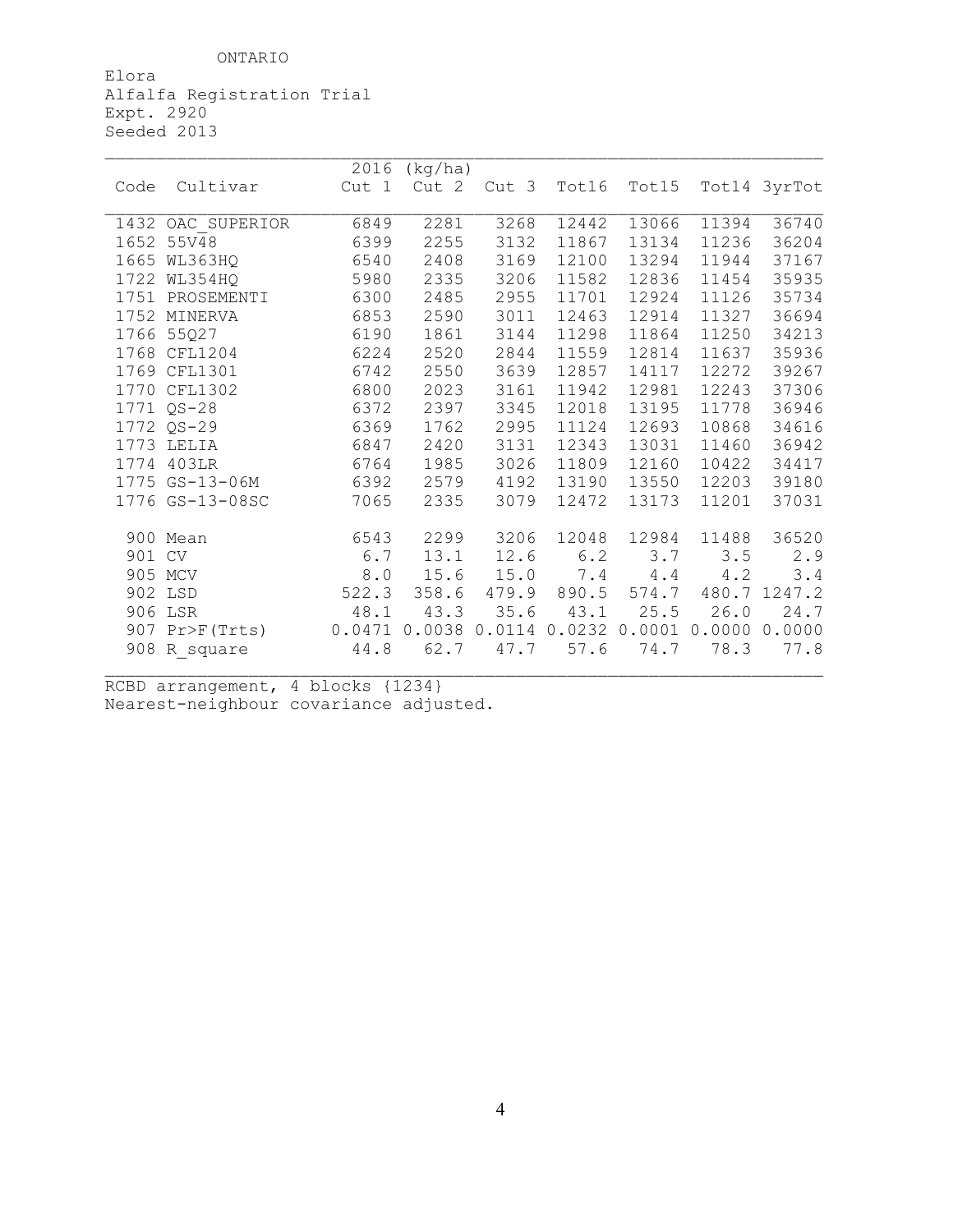ONTARIO New Liskeard Alfalfa reg A Expt. 2935 Seeded 2013

|      |                  | 2016             | (kq/ha) |
|------|------------------|------------------|---------|
| Code | Cultivar         | Cut <sub>1</sub> | Tot16   |
|      |                  |                  |         |
| 1432 | OAC SUPERIOR     | 10670            | 10670   |
| 1652 | 55V48            | 10995            | 10995   |
| 1768 | CFL1204          | 10242            | 10242   |
| 1775 | GS-13-06M        | 10567            | 10567   |
|      | 1776 GS-13-08SC  | 11718            | 11718   |
|      |                  |                  |         |
| 900  | Mean             | 10838            | 10838   |
| 901  | CV               | 5.6              | 5.6     |
| 905  | <b>MCV</b>       | 7.0              | 7.0     |
| 902  | LSD              | 758.9            | 758.9   |
| 906  | LSR              | 51.4             | 51.4    |
|      | $907$ Pr>F(Trts) | 0.0421           | 0.0421  |
| 908  | R square         | 61.3             | 61.3    |
|      |                  |                  |         |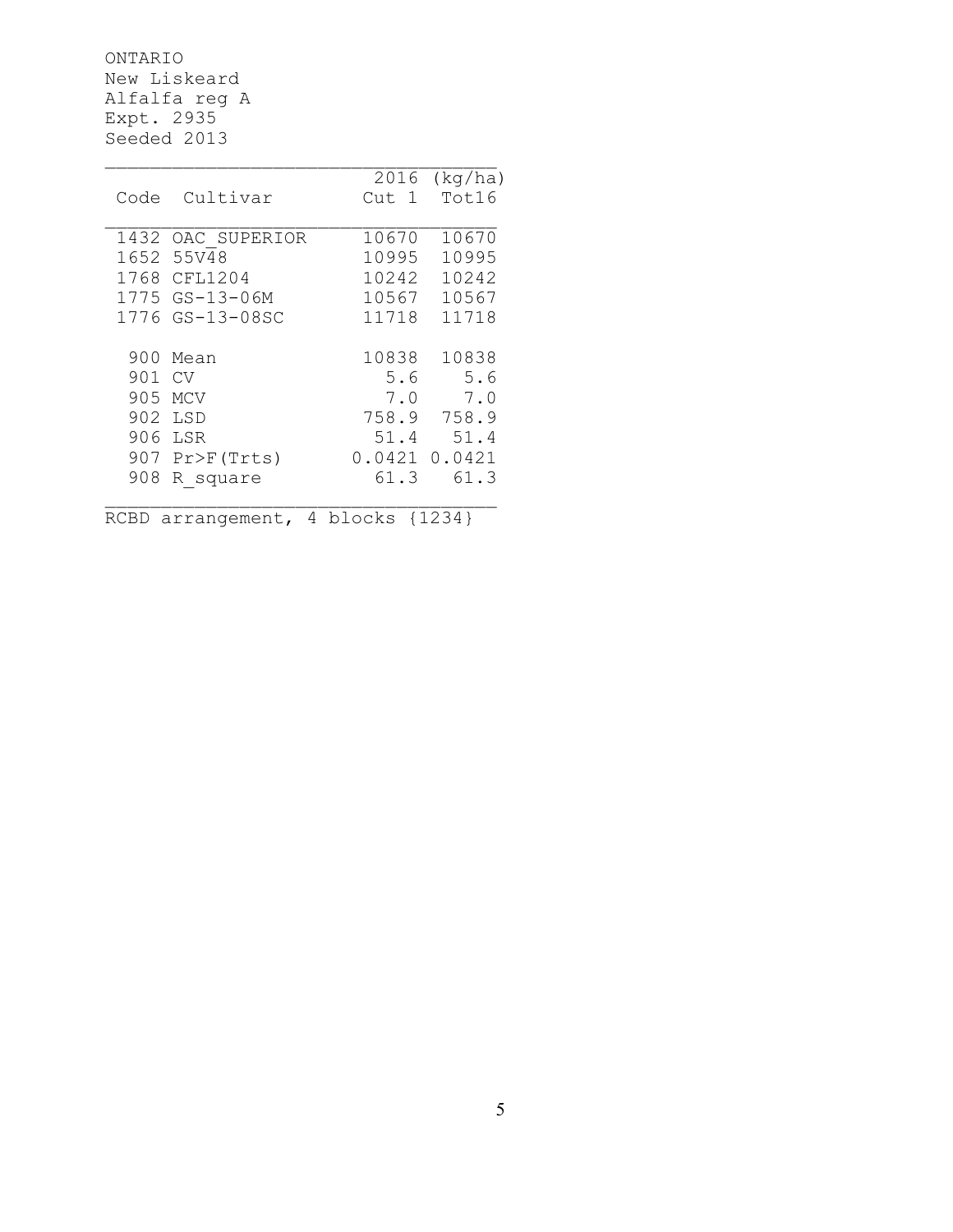|                     | <b>Entry</b> | Cut 1  | Cut 2<br>Cut <sub>3</sub>                 | <b>Total</b> |               |
|---------------------|--------------|--------|-------------------------------------------|--------------|---------------|
| <b>Variety</b>      | #            |        | Yield (kg/ha) Yield (kg/ha) Yield (kg/ha) |              | Yield (kg/ha) |
| <b>CFL1204</b>      | 1768         | 3713.2 | 2327.5                                    | 967.2        | 7007.9        |
| <b>CFL1301</b>      | 1769         | 4507.0 | 1953.9                                    | 621.4        | 7082.3        |
| <b>CFL1302</b>      | 1770         | 4702.8 | 1942.2                                    | 619.8        | 7264.8        |
| Lelia               | 1773         | 4283.9 | 2084.8                                    | 875.4        | 7244.1        |
| <b>OAC Superior</b> | 1432         | 4551.5 | 1930.9                                    | 679.5        | 7161.9        |
| $QS-28$             | 1771         | 4747.2 | 2328.2                                    | 958.0        | 8033.4        |
| QS-29               | 1772         | 4043.4 | 1891.7                                    | 751.5        | 6686.6        |
| <b>WL354HQ</b>      | 1722         | 4620.9 | 2203.3                                    | 815.9        | 7640.2        |
| WL363HQ             | 1665         | 4688.2 | 2192.2                                    | 794.4        | 7674.9        |
| 403LR               | 1774         | 4563.3 | 1764.0                                    | 710.5        | 7037.8        |
| 55V48               | 1652         | 4277.1 | 2076.0                                    | 901.8        | 7254.9        |
| <b>Mean</b>         |              | 4427.1 | 2063.2                                    | 790.5        | 7280.8        |
| CV                  |              | 7.23   | 8.94                                      | 15.88        | 5.13          |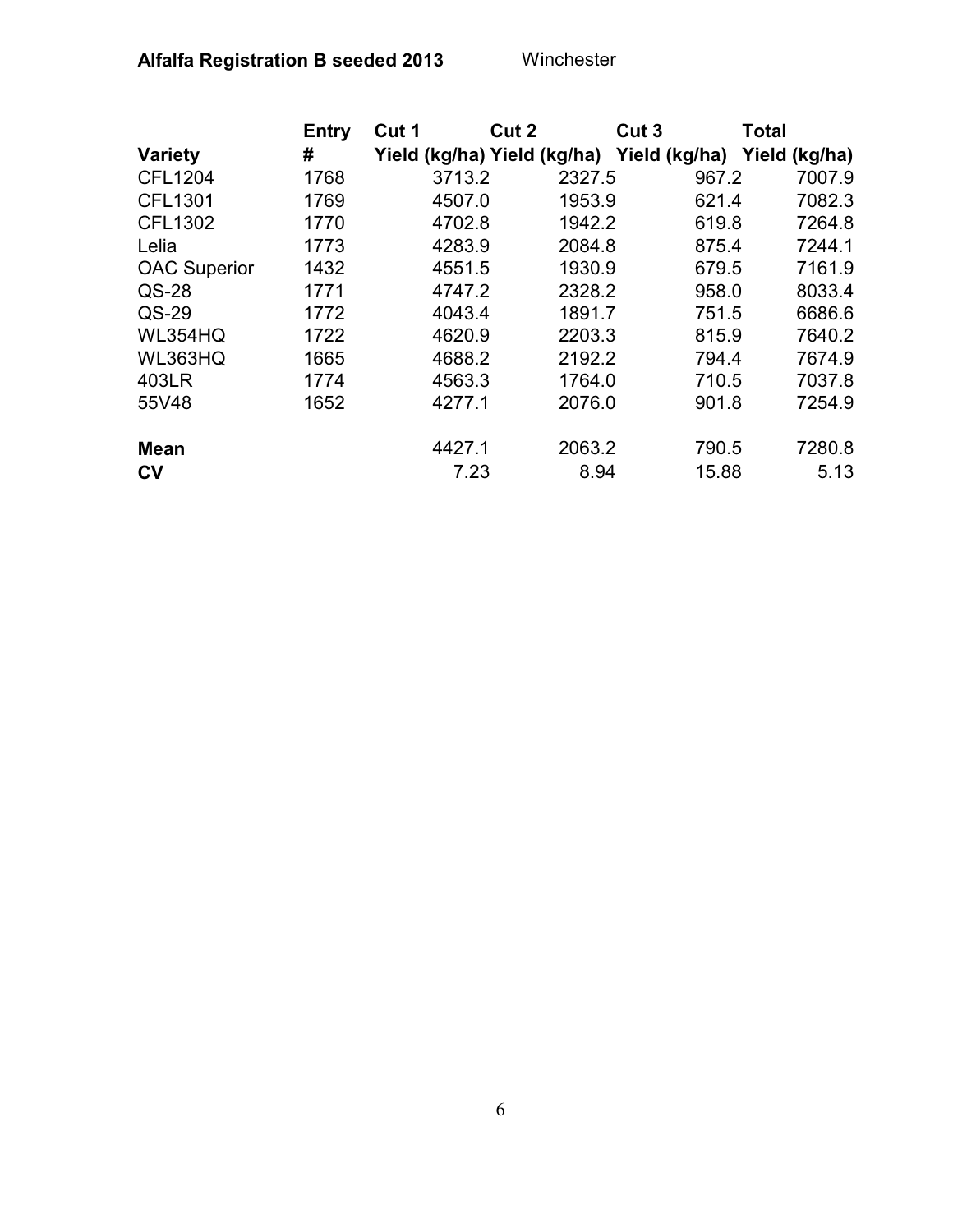|                     | <b>Entry</b> | Cut 1  | Cut 2  | Cut 3                                     | <b>Total</b> |
|---------------------|--------------|--------|--------|-------------------------------------------|--------------|
| <b>Variety</b>      | #            |        |        | Yield (kg/ha) Yield (kg/ha) Yield (kg/ha) | Yield        |
|                     |              |        |        |                                           | (kg/ha)      |
| Ascend              | 1579         | 4445.5 | 1701.8 |                                           | 6147.3       |
| <b>CFL1101</b>      | 1732         | 4477.0 | 2283.2 |                                           | 6760.2       |
| CFL1203             | 1743         | 4316.8 | 2255.6 |                                           | 6572.3       |
| <b>CFL1205</b>      | 1744         | 4732.2 | 2147.8 |                                           | 6880.0       |
| <b>CFL1206</b>      | 1745         | 4713.9 | 2090.9 |                                           | 6804.8       |
| <b>CFL1207</b>      | 1746         | 4058.0 | 1908.1 |                                           | 5966.1       |
| <b>DSB-18-T</b>     | 1736         | 4628.0 | 2158.5 |                                           | 6786.5       |
| LS603               | 1737         | 4430.8 | 2117.2 |                                           | 6548.0       |
| <b>OAC Superior</b> | 1432         | 4157.4 | 2000.5 |                                           | 6157.9       |
| Optimus             | 1729         | 4484.0 | 2249.8 |                                           | 6733.8       |
| <b>PS11A01</b>      | 1723         | 4483.7 | 2269.1 |                                           | 6752.8       |
| <b>PS11A02</b>      | 1724         | 4388.9 | 2265.3 |                                           | 6654.1       |
| QS-NR               | 1735         | 3765.2 | 1754.9 |                                           | 5520.1       |
| Shockwave-BR        | 1727         | 4944.2 | 1908.1 |                                           | 6852.3       |
| <b>Starbuck</b>     | 1577         | 4029.8 | 1975.7 |                                           | 6005.5       |
| Stockpile           | 1726         | 4635.9 | 2143.0 |                                           | 6778.9       |
| 5010                | 1728         | 4694.9 | 2285.3 |                                           | 6980.2       |
| 55V48               | 1652         | 4880.5 | 2292.8 |                                           | 7173.3       |
| 55V50               | 1720         | 4340.2 | 2082.3 |                                           | 6422.5       |
| Valid               | 1625         | 4250.7 | 2206.5 |                                           | 6457.2       |
| <b>Mean</b>         |              | 4442.9 | 2104.8 |                                           | 6547.7       |
| $c_{V}$             |              | 6.66   | 8.47   |                                           | 6.19         |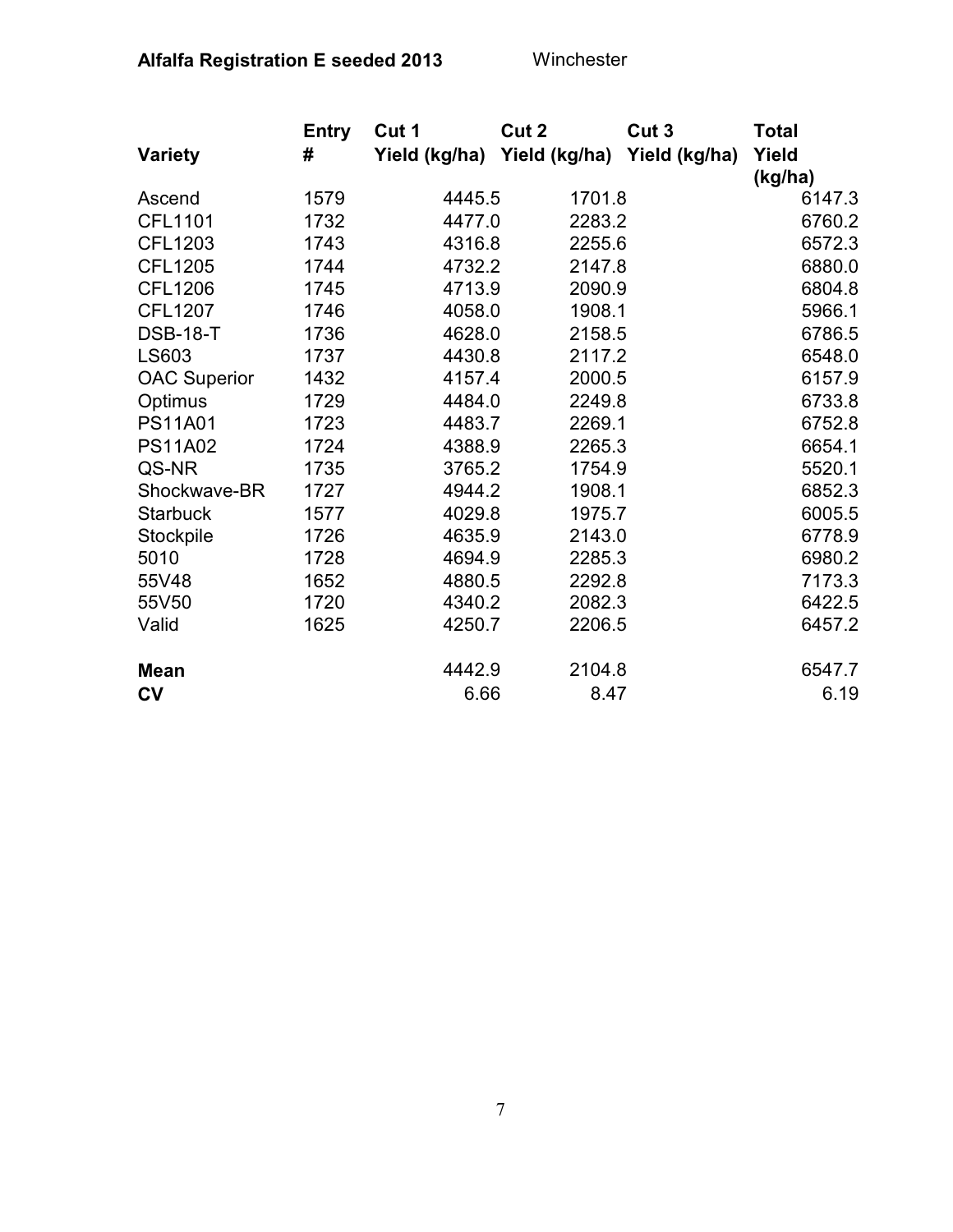|                       | <b>Entry</b> | Cut 1         | Cut 2         | Cut <sub>3</sub> | <b>Total</b> |
|-----------------------|--------------|---------------|---------------|------------------|--------------|
| <b>Variety</b>        | #            | Yield (kg/ha) | Yield (kg/ha) | Yield (kg/ha)    | Yield        |
|                       |              |               |               |                  | (kg/ha)      |
| Akori                 | 1734         | 4120.8        | 2285.0        | 909.3            | 7315.1       |
| CW054004              | 1699         | 4403.4        | 2291.0        | 973.8            | 7668.2       |
| CW064004              | 1697         | 4167.5        | 2076.7        | 783.5            | 7027.6       |
| CW065006              | 1738         | 4177.9        | 1922.4        | 794.1            | 6894.4       |
| <b>OAC Superior</b>   | 1432         | 4042.6        | 1907.8        | 678.7            | 6629.1       |
| Rebound <sub>50</sub> | 1725         | 3915.4        | 1882.7        | 696.0            | 6494.2       |
| <b>Starbuck</b>       | 1577         | 3942.2        | 1841.3        | 724.3            | 6507.8       |
| 55V48                 | 1652         | 4260.7        | 2049.2        | 847.7            | 7157.6       |
| Actis                 | 1648         | 4004.5        | 2032.1        | 803.6            | 6840.3       |
| <b>Mean</b>           |              | 4115.0        | 2032.0        | 801.2            | 6948.3       |
| $c_{V}$               |              | 3.83          | 8.15          | 12.16            | 8.62         |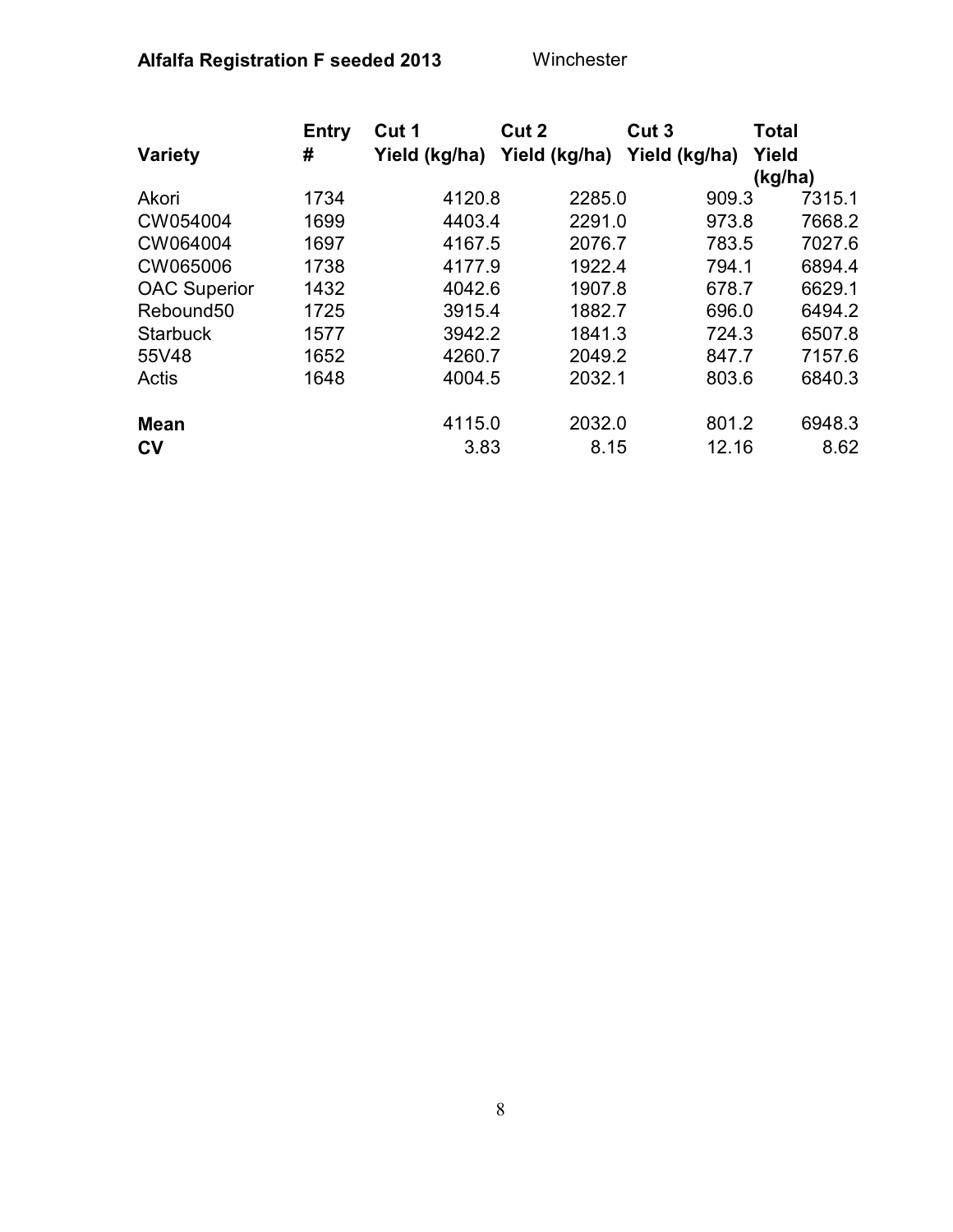ONTARIO Elora Alfalfa Registration Trial Expt. 2925 Seeded 2014

|        |                 | 2016   | (kg/ha)          |        |        |        |              |
|--------|-----------------|--------|------------------|--------|--------|--------|--------------|
| Code   | Cultivar        | Cut 1  | Cut <sub>2</sub> | Cut 3  | Tot16  |        | Tot15 2yrTot |
|        |                 |        |                  |        |        |        |              |
| 1432   | OAC SUPERIOR    | 6316   | 1845             | 3048   | 11073  | 10594  | 21887        |
| 1652   | 55V48           | 6108   | 2452             | 2891   | 11610  | 11503  | 23007        |
|        | 1766 55Q27      | 5848   | 2237             | 3042   | 11119  | 11371  | 22434        |
|        | 1782 CFL1401    | 5582   | 1817             | 2872   | 10080  | 10612  | 20674        |
|        | 1783 54014      | 5906   | 1442             | 2825   | 10268  | 10296  | 20567        |
|        | 1784 GS-14-05   | 5503   | 2655             | 2907   | 11227  | 11168  | 22368        |
|        | $1785$ GS-14-06 | 5919   | 1897             | 2895   | 10634  | 10719  | 21334        |
|        |                 |        |                  |        |        |        |              |
|        | 900 Mean        | 5883   | 2049             | 2926   | 10858  | 10895  | 21753        |
| 901 CV |                 | 8.1    | 13.2             | 6.6    | 7.0    | 4.5    | 4.8          |
|        | 905 MCV         | 10.0   | 16.3             | 8.2    | 8.6    | 5.5    | 5.9          |
|        | 902 LSD         | 589.2  | 334.6            | 239.9  | 931.9  | 603.1  | 1288.5       |
|        | 906 LSR         | 72.4   | 27.6             | 107.8  | 60.9   | 50.0   | 52.8         |
|        | 907 Pr>F(Trts)  | 0.3662 | 0.0005           | 0.6954 | 0.1108 | 0.0380 | 0.0338       |
| 908    | R square        | 58.7   | 87.8             | 29.1   | 67.4   | 62.6   | 70.5         |
|        |                 |        |                  |        |        |        |              |

RCBD arrangement, 4 blocks {1234} Nearest-neighbour covariance adjusted.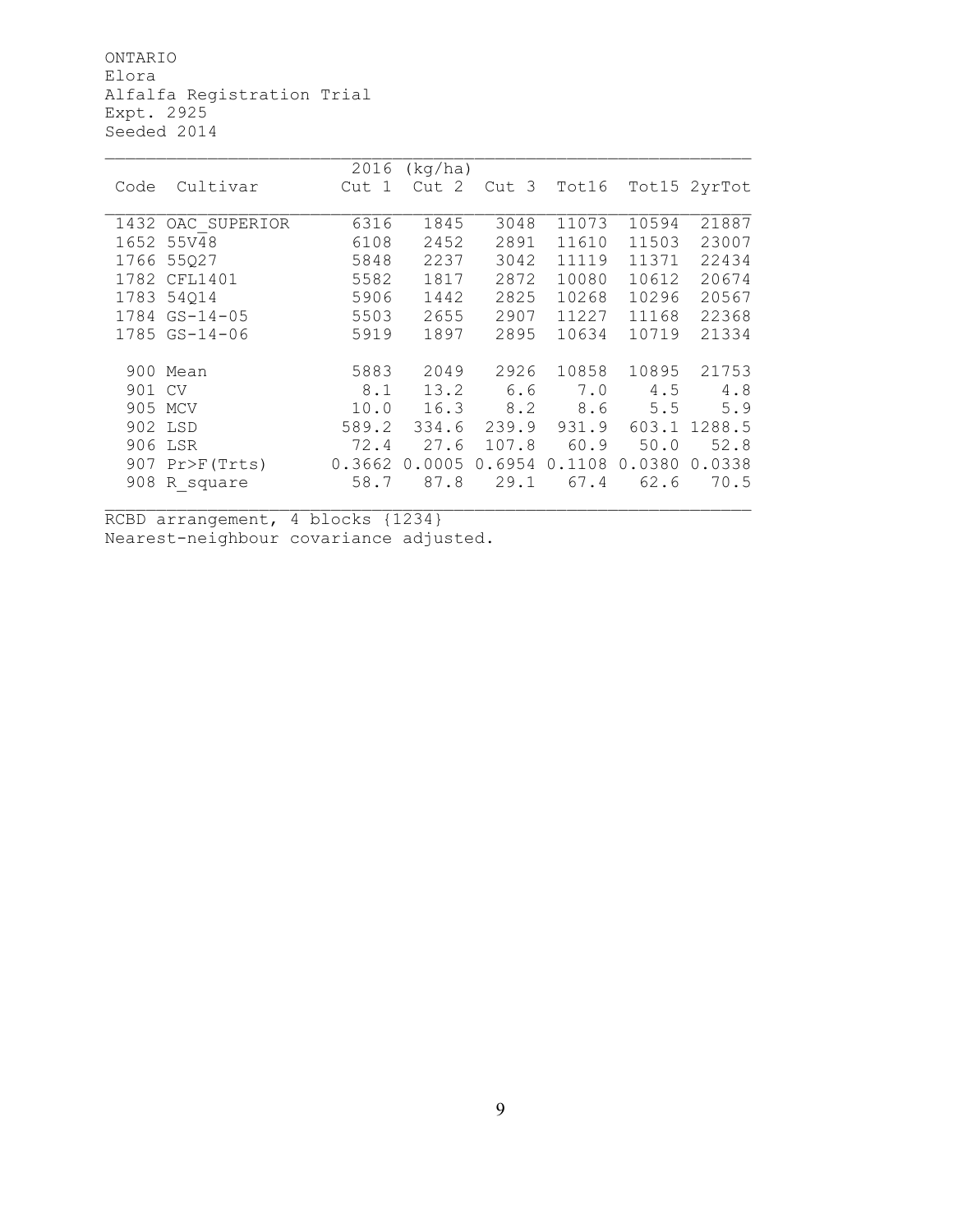ONTARIO Thunder Bay Alfalfa Registration Trial

Seeded 2014

|        |                   | 2016            | (kq/ha) |       |                                    |              |  |
|--------|-------------------|-----------------|---------|-------|------------------------------------|--------------|--|
| Code   | Cultivar          | Cut 1           | Cut 2   | Tot16 |                                    | Tot15 2yrTot |  |
|        |                   |                 |         |       |                                    |              |  |
|        | 1432 OAC SUPERIOR | 3758            | 3335    | 7093  | 5892                               | 12985        |  |
|        | 1652 55V48        | 3949            | 3636    | 7586  | 6069                               | 13655        |  |
|        | 1766 55027        | 3197            | 3521    | 6717  | 5455                               | 12172        |  |
|        | 1783 54014        | 3360            | 3582    | 6943  | 6015                               | 12958        |  |
|        | $1784$ GS-14-05   | 2980            | 2417    | 6397  | 5643                               | 12040        |  |
|        | $1785$ GS-14-06   | 3420            | 3566    | 6986  | 5911                               | 12897        |  |
|        |                   |                 |         |       |                                    |              |  |
|        | 900 Mean          | 3444            | 3510    | 6954  | 5831                               | 12784        |  |
| 901 CV |                   | 12 <sup>°</sup> | 7       | 7     | 9                                  | 4            |  |
|        |                   |                 |         |       |                                    |              |  |
|        | 902 LSD           | 617             | ΝS      | NS.   | ΝS                                 | 833          |  |
|        |                   |                 |         |       |                                    |              |  |
|        | $907$ Pr>F(Trts)  |                 |         |       | 0.0429 0.5956 0.0667 0.5056 0.0094 |              |  |
|        |                   |                 |         |       |                                    |              |  |
|        |                   |                 |         |       |                                    |              |  |

 $\_$  , and the set of the set of the set of the set of the set of the set of the set of the set of the set of the set of the set of the set of the set of the set of the set of the set of the set of the set of the set of th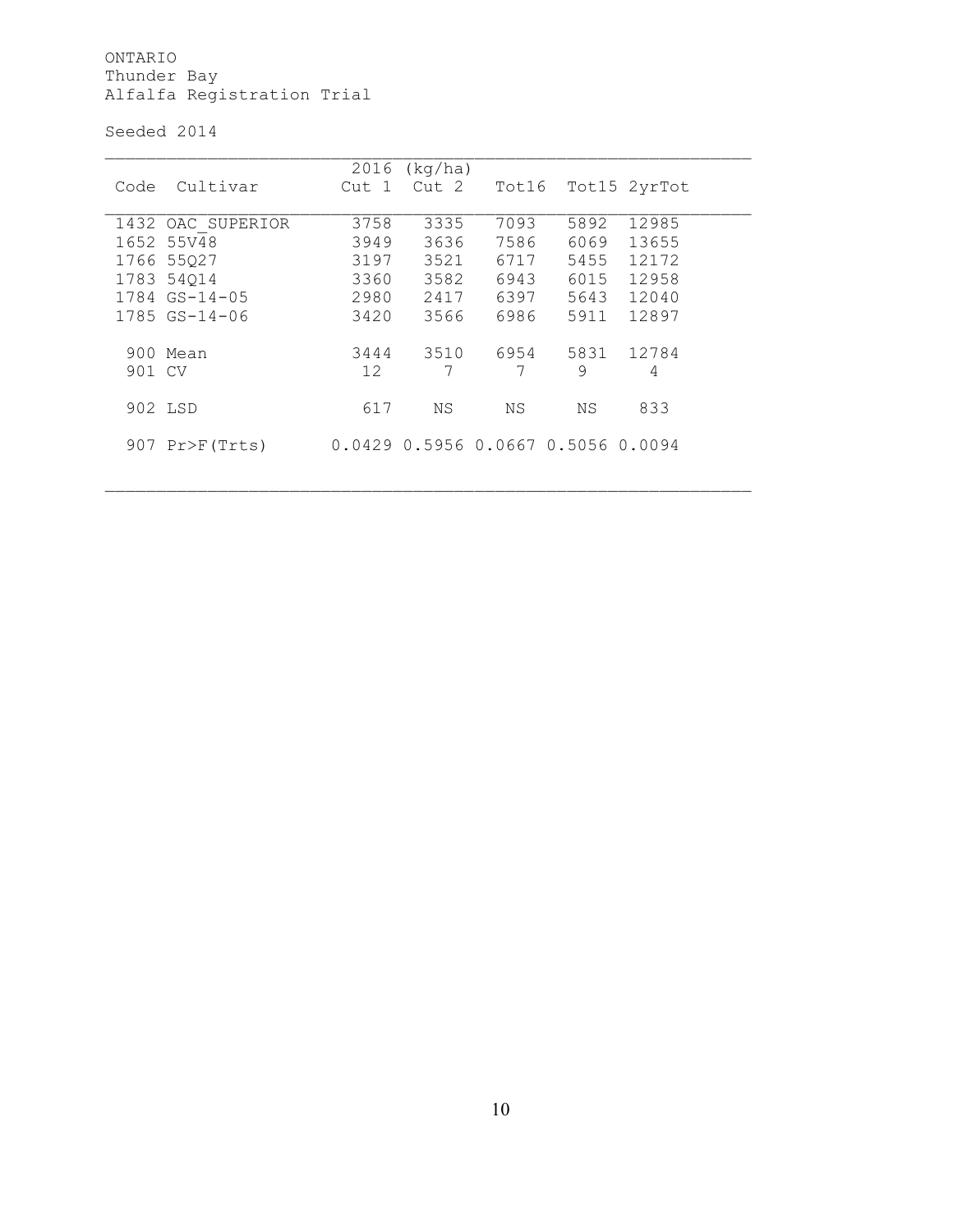|                    | <b>Entry</b> | Cut 1                       | Cut 2  | Cut <sub>3</sub> | <b>Total</b> |
|--------------------|--------------|-----------------------------|--------|------------------|--------------|
| <b>Variety</b>     | #            | Yield (kg/ha) Yield (kg/ha) |        | Yield (kg/ha)    | Yield        |
|                    |              |                             |        |                  | (kg/ha)      |
| <b>CFL1401</b>     | 1782         | 2923.1                      | 1213.4 | 716.2            | 4852.7       |
| GS-14-15           | 1784         | 3042.4                      | 1232.7 | 928.5            | 5203.6       |
| GS-14-106          | 1785         | 3079.9                      | 1205.2 | 604.2            | 4889.3       |
| <b>OACSuperior</b> | 1432         | 2556.7                      | 968.4  | 554.0            | 4079.1       |
| 55Q27              | 1766         | 2844.5                      | 1413.0 | 741.9            | 4999.3       |
| 55Q48              | 1652         | 3390.0                      | 1098.2 | 592.9            | 5081.2       |
| 55Q14              | 1783         | 3425.5                      | 1323.7 | 645.6            | 5394.8       |
| <b>Mean</b>        |              | 3037.4                      | 1207.8 | 683.3            | 4928.6       |
| c <sub>V</sub>     |              | 10.04                       | 11.97  | 18.63            | 8.49         |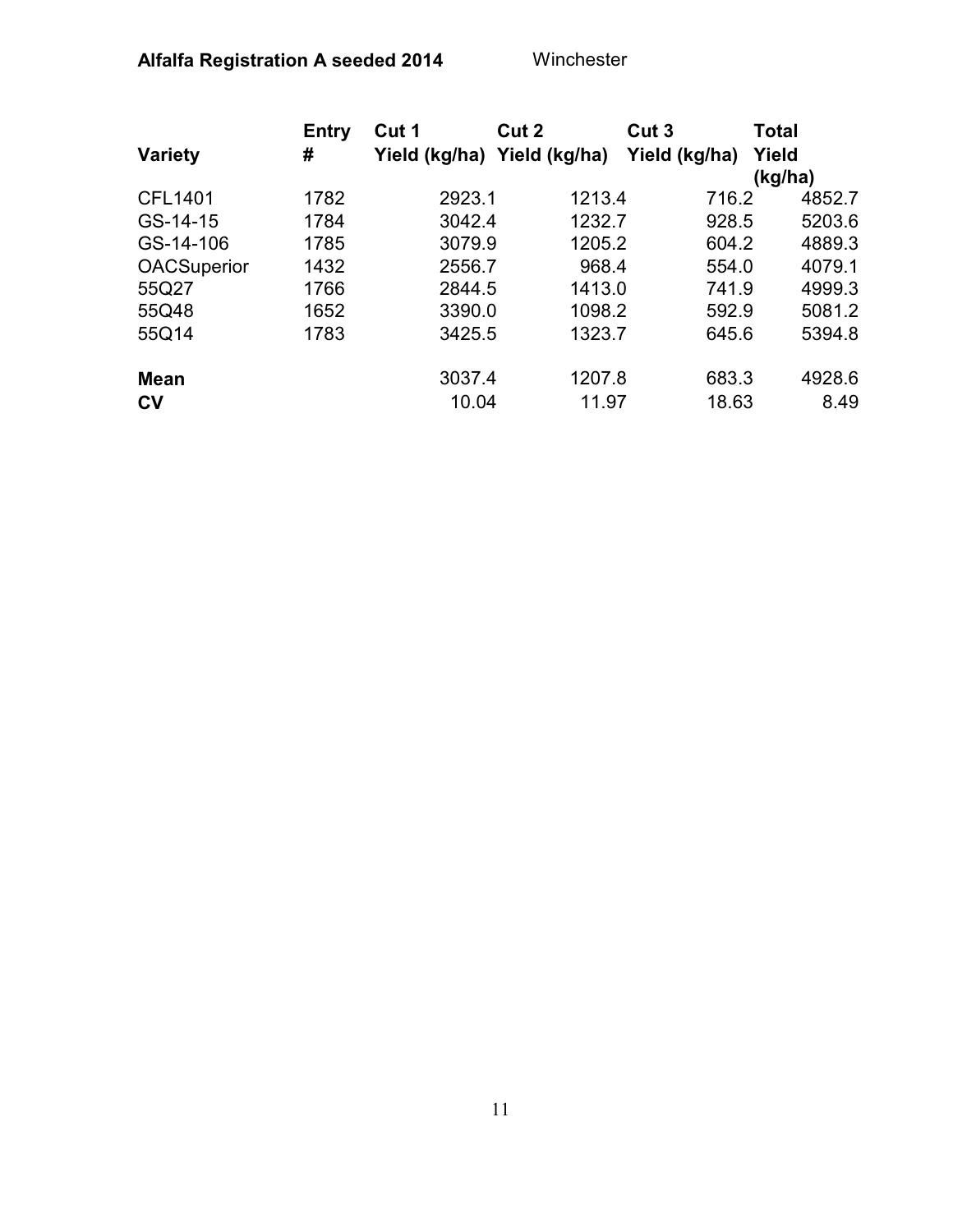ONTARIO Elora Alfalfa Performance Trial Expt. 2931 Seeded 2015

|        |                  | 2016   | (kq/ha)          |                  |        |
|--------|------------------|--------|------------------|------------------|--------|
| Code   | Cultivar         | Cut 1  | Cut <sub>2</sub> | Cut <sub>3</sub> | Tot16  |
|        |                  |        |                  |                  |        |
| 1432   | OAC SUPERIOR     | 6120   | 1755             | 3064             | 11016  |
| 1652   | 55V48            | 5830   | 1635             | 3208             | 10605  |
| 1720   | 55V50            | 6230   | 2000             | 3178             | 11384  |
|        | 1766 55027       | 5985   | 1896             | 3090             | 10936  |
|        | 1783 54014       | 6227   | 1822             | 2946             | 11117  |
|        | 1786 HYBRIPRO-BR | 5993   | 1948             | 3110             | 10980  |
|        |                  |        |                  |                  |        |
|        | 900 Mean         | 6064   | 1843             | 3099             | 11006  |
| 901 CV |                  | 9.2    | 13.5             | 4.6              | 7.4    |
|        | 905 MCV          | 11.5   | 16.9             | 5.7              | 9.3    |
| 902    | LSD              | 696.5  | 311.6            | 176.7            | 1022.7 |
| 906    | LSR              | 173.9  | 85.5             | 67.5             | 131.4  |
|        | $907$ Pr>F(Trts) | 0.9017 | 0.4288           | 0.3253           | 0.8596 |
| 908    | R square         | 67.7   | 84.2             | 61.8             | 75.9   |
|        |                  |        |                  |                  |        |

RCBD arrangement, 4 blocks {1234} Nearest-neighbour covariance adjusted.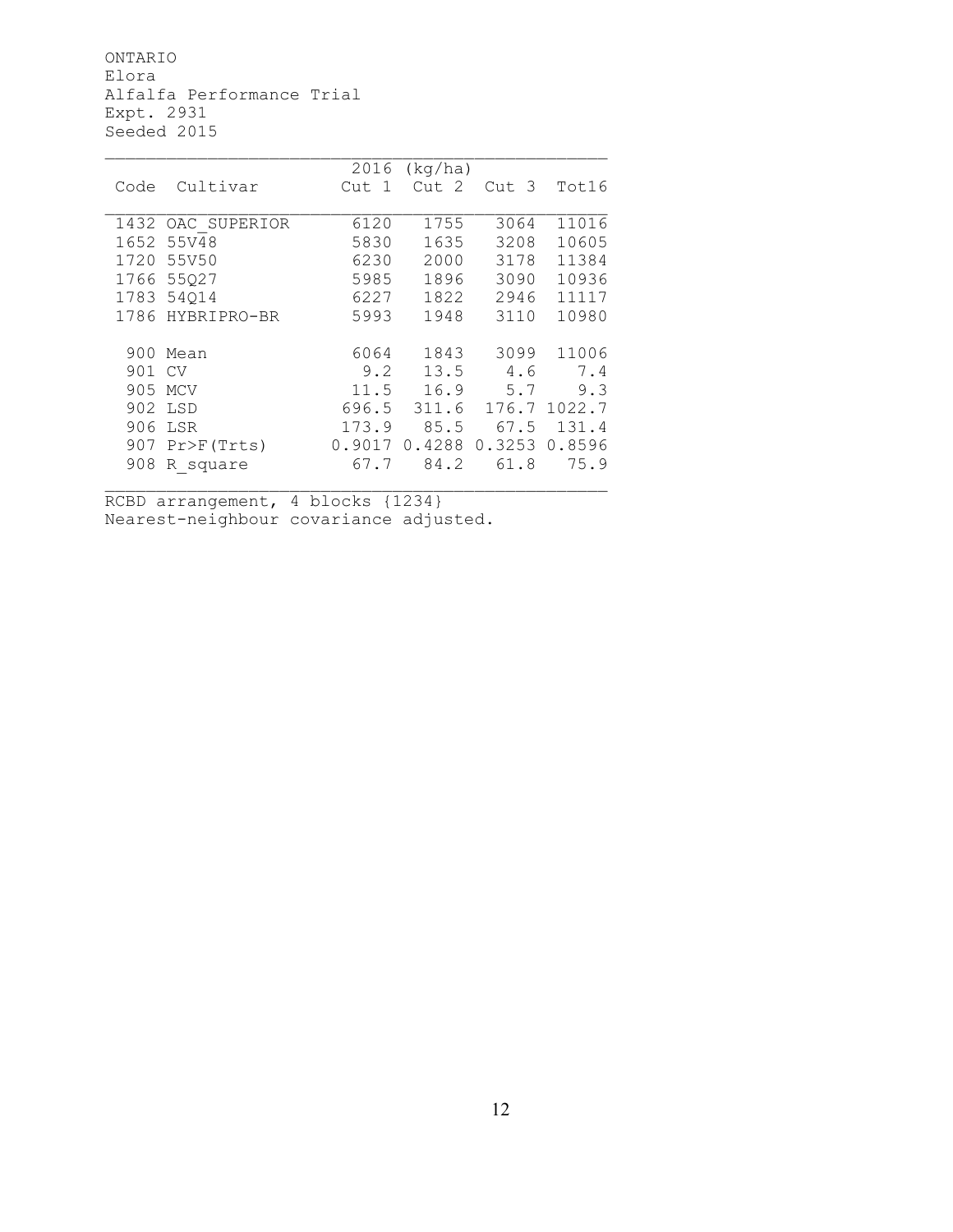ONTARIO Thunder Bay Alfalfa Performance Trial

Seeded 2015

|        | Code Cultivar                   |         | $2016$ (kg/ha)<br>Cut 1 Cut 2 | Tot16        |  |
|--------|---------------------------------|---------|-------------------------------|--------------|--|
|        | 1432 OAC SUPERIOR<br>1652 55V48 | 3269    | 3233                          | 6502         |  |
|        | 1720 55V50                      | 3231    | 2823<br>3094 3428             | 6053<br>6522 |  |
|        | 1766 55027                      |         | 3001 3126                     | 6127         |  |
|        | 1783 54014                      | 3169    | 3439                          | 6608         |  |
|        |                                 |         |                               |              |  |
|        | 900 Mean                        | 3153    | 3210                          | 6362         |  |
| 901 CV |                                 | $10 \,$ | 12 <sup>2</sup>               | 7            |  |
|        | 902 LSD                         | ΝS      | NS.                           | ΝS           |  |
|        | $907$ Pr>F(Trts)                |         | 0.7481 0.1834 0.3785          |              |  |

\_\_\_\_\_\_\_\_\_\_\_\_\_\_\_\_\_\_\_\_\_\_\_\_\_\_\_\_\_\_\_\_\_\_\_\_\_\_\_\_\_\_\_\_\_\_\_\_\_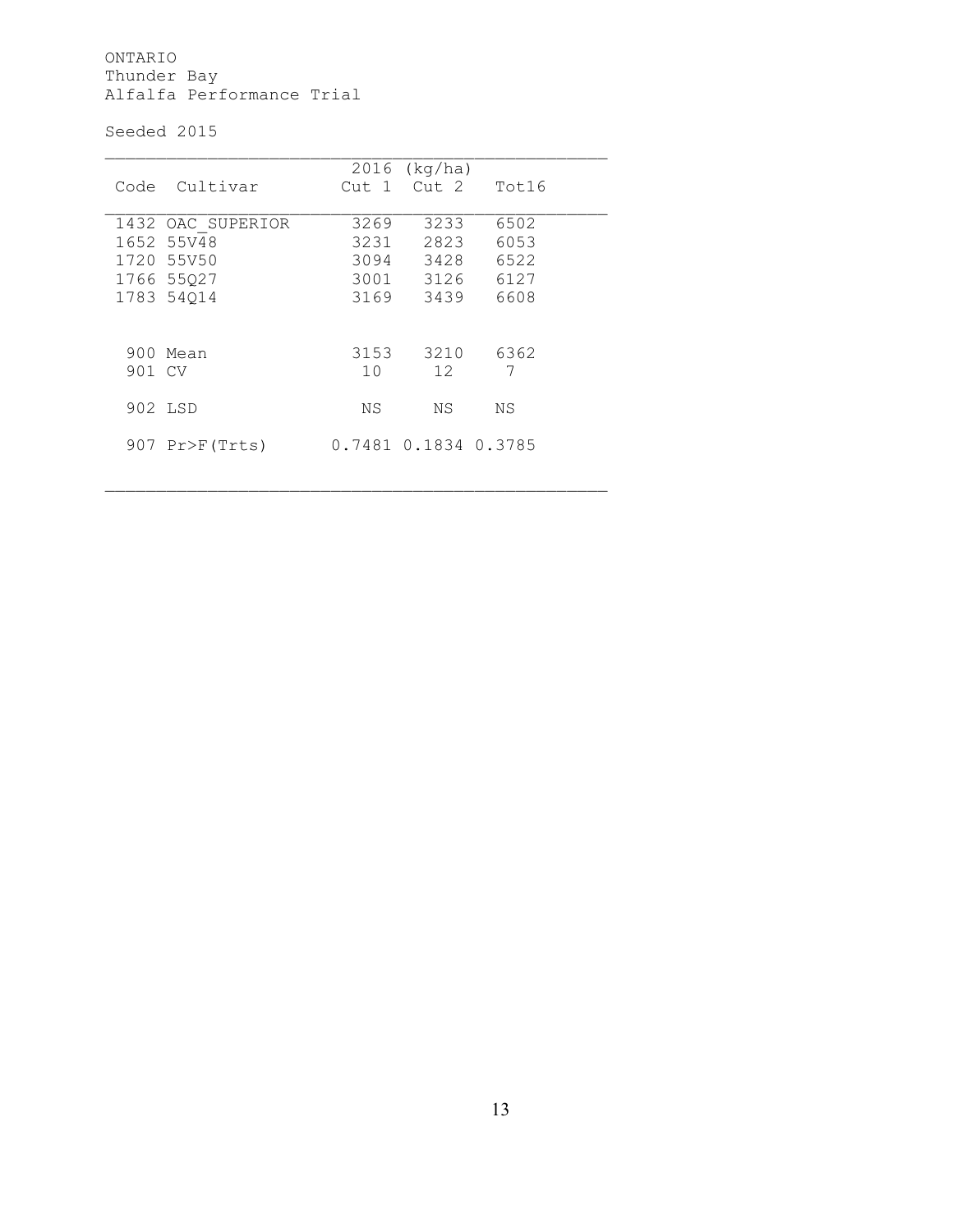ONTARIO New liskeard Alfalfa Performance Expt. 2936 Seeded 2015

|      |                  | 2016   | (kq/ha) |
|------|------------------|--------|---------|
| Code | Cultivar         | Cut 1  | Tot16   |
|      |                  |        |         |
| 1432 | OAC SUPERIOR     | 11222  | 11222   |
| 1652 | 55V48            | 11213  | 11213   |
| 1720 | 55V50            | 11633  | 11633   |
| 1766 | 55027            | 11098  | 11098   |
|      | 1783 54014       | 11539  | 11539   |
|      | 1786 HYBRIPRO-BR | 11158  | 11158   |
|      |                  |        |         |
| 900  | Mean             | 11310  | 11310   |
| 901  | CV               | 2.6    | 2.6     |
| 905  | <b>MCV</b>       | 3.3    | 3.3     |
| 902  | LSD              | 373.6  | 373.6   |
| 906  | LSR              | 69.9   | 69.9    |
|      | 907 Pr>F(Trts)   | 0.1276 | 0.1276  |
| 908  | R square         | 88.9   | 88.9    |
|      |                  |        |         |

RCBD arrangement, 4 blocks {1234} Nearest-neighbour covariance adjusted.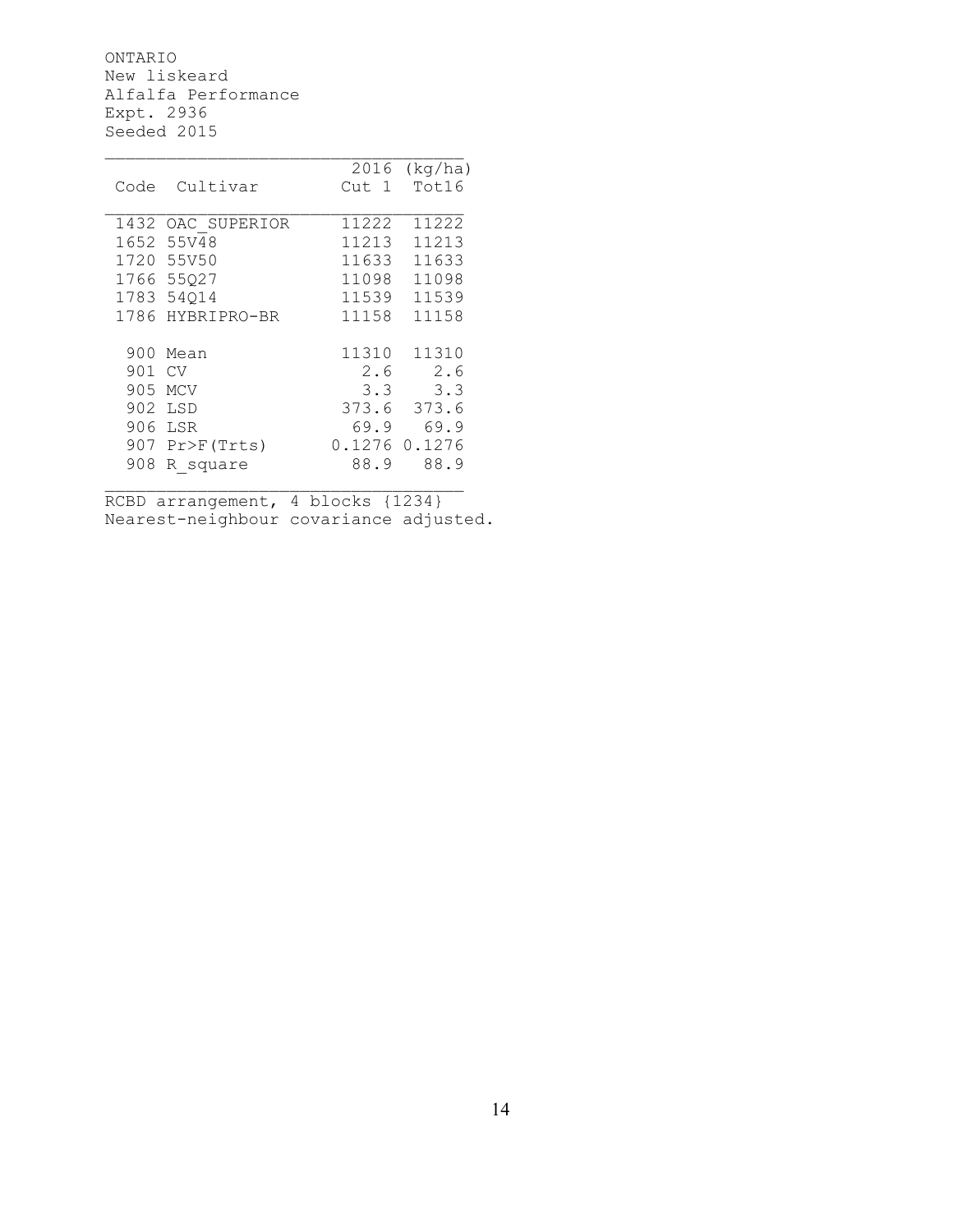#### **Alfalfa seeded 2015** Winchester

|                     | Entry | Cut 1         | Cut 2         | Cut <sub>3</sub> | Total   |
|---------------------|-------|---------------|---------------|------------------|---------|
| <b>Variety</b>      | #     | Yield (kg/ha) | Yield (kg/ha) | Yield (kg/ha)    | Yield   |
|                     |       |               |               |                  | (kg/ha) |
| 55V50               | 1720  | 4930.3        | 2539.4        | 862.9            | 8332.5  |
| 55V48               | 1652  | 4390.2        | 2474.0        | 916.5            | 7780.8  |
| 55Q27               | 1766  | 4279.8        | 2435.3        | 868.1            | 7583.2  |
| 54Q14               | 1783  | 4860.8        | 2435.7        | 998.8            | 8295.3  |
| <b>HYBRIPRO-BR</b>  | 1786  | 4975.8        | 2518.6        | 774.1            | 8268.5  |
| <b>OAC SUPERIOR</b> | 1432  | 4610.7        | 2590.7        | 799.4            | 8000.9  |
| <b>Mean</b>         |       | 4674.6        | 2499.0        | 870.0            | 8043.5  |
| c <sub>V</sub>      |       | 6.28          | 2.47          | 9.34             | 3.85    |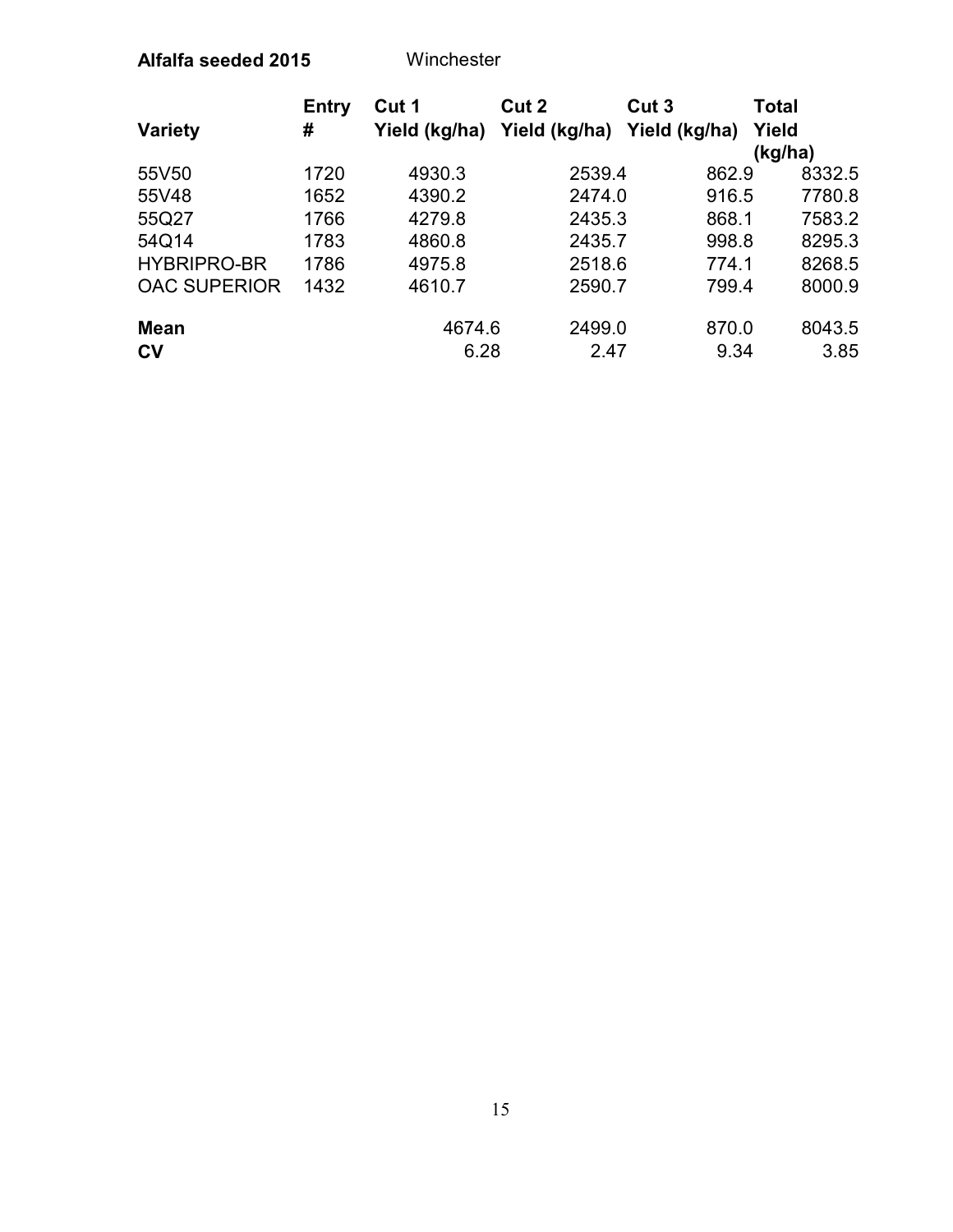ONTARIO New liskeard Late Timothy Expt. 2939 Seeded 2012

|      |                  | 2016<br>(kq/ha)  |
|------|------------------|------------------|
| Code | Cultivar         | Tot16<br>Cut 1   |
|      |                  |                  |
| 6002 | CLIMAX           | 6767<br>6767     |
| 6026 | <b>ITASCA</b>    | 7218<br>7218     |
|      | 6066 NORMAX      | 7247<br>7247     |
| 6086 | ALEXANDER        | 6727<br>6727     |
|      | 6136 EXPRESS     | 7273<br>7273     |
|      | 6138 AURORA      | 6892<br>6892     |
|      | 6161 TREASURE    | 7043<br>7043     |
|      | 6177 SUMMERGRAZE | 7003<br>7003     |
|      |                  |                  |
| 900  | Mean             | 7021<br>7021     |
| 901  | CV               | 4.5<br>4.5       |
| 905  | <b>MCV</b>       | 5.5<br>5.5       |
| 902  | LSD              | 383.5<br>383.5   |
| 906  | LSR              | 70.2<br>70.2     |
|      | 907 Pr>F(Trts)   | 0.1292<br>0.1292 |
| 908  | R square         | 49.9<br>49.9     |
|      |                  |                  |
| RCBD | arrangement,     | 4 blocks {1234}  |

 $\mathcal{L}_\text{max}$ 

16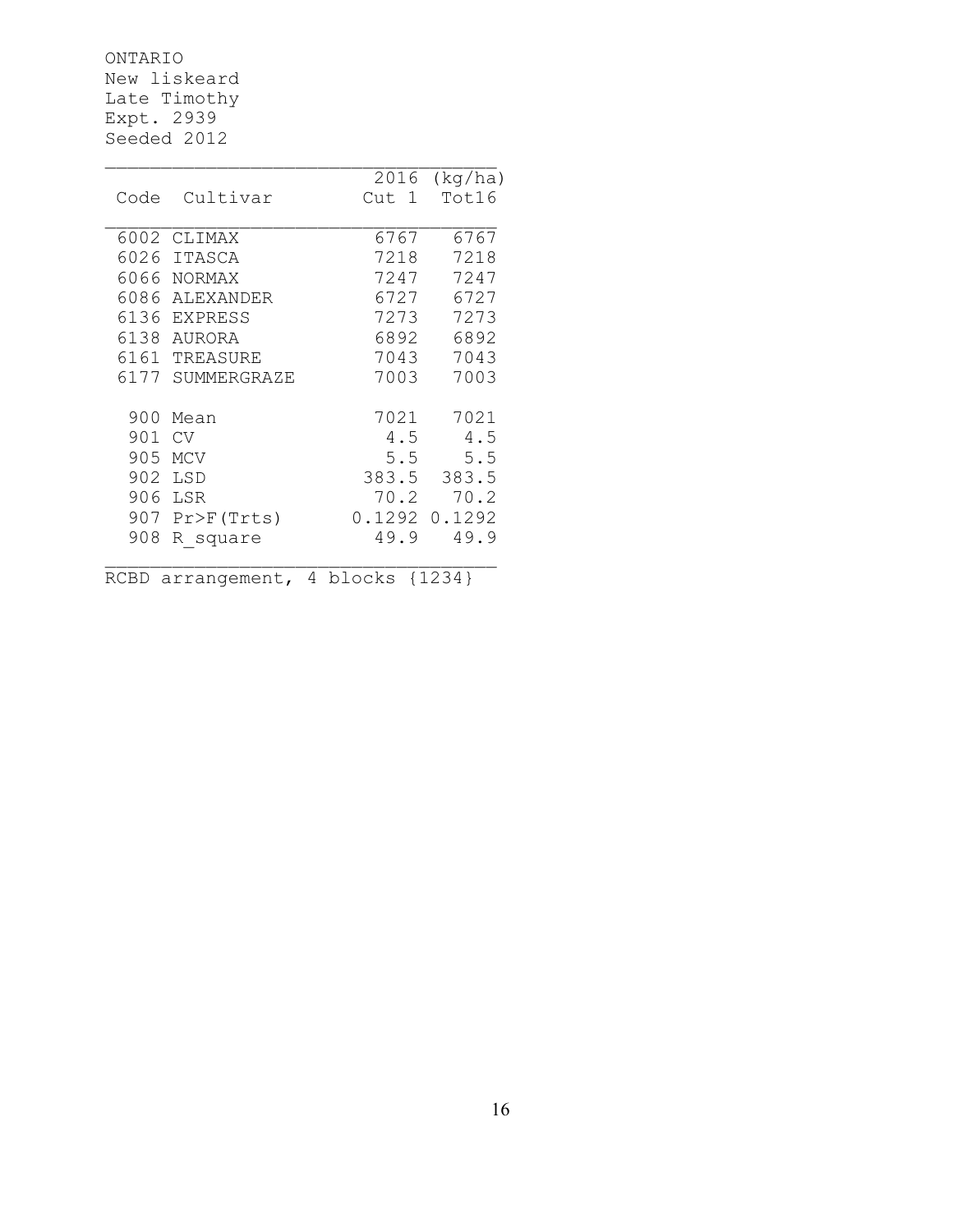ONTARIO Elora Late Timothy Trial Expt. 2922 Seeded 2013

|        |                  | 2016   | (kg/ha) |        |        |        |              |
|--------|------------------|--------|---------|--------|--------|--------|--------------|
| Code   | Cultivar         | Cut 1  | Cut 2   | Tot16  | Tot15  |        | Tot14 3yrTot |
|        |                  |        |         |        |        |        |              |
|        | 6002 CLIMAX      | 6177   | 1422    | 7599   | 7455   | 9342   | 24396        |
| 6026   | ITASCA           | 7062   | 1207    | 8269   | 8216   | 11858  | 28343        |
| 6066   | <b>NORMAX</b>    | 6357   | 1277    | 7634   | 8340   | 11452  | 27427        |
| 6086   | ALEXANDER        | 6242   | 1319    | 7561   | 7971   | 11120  | 26651        |
| 6136   | <b>EXPRESS</b>   | 6825   | 1287    | 8111   | 7676   | 11677  | 27465        |
| 6138   | AURORA           | 5872   | 1147    | 7019   | 7350   | 10821  | 25189        |
| 6161   | TREASURE         | 7021   | 1448    | 8469   | 8246   | 12186  | 28901        |
| 6170   | CREST            | 7242   | 1477    | 8719   | 9085   | 12819  | 30624        |
| 6178   | PROJECT          | 6580   | 1256    | 7836   | 8287   | 11539  | 27662        |
| 6179   | <b>ALTERNATE</b> | 7240   | 1433    | 8672   | 7689   | 11489  | 27851        |
|        |                  |        |         |        |        |        |              |
|        | 900 Mean         | 6662   | 1327    | 7989   | 8032   | 11430  | 27451        |
| 901 CV |                  | 8.3    | 22.9    | 8.2    | 7.4    | 6.8    | 5.7          |
|        | 905 MCV          | 10.0   | 27.6    | 9.9    | 8.9    | 8.2    | 6.9          |
|        | 902 LSD          | 666.1  | 366.0   | 787.6  | 718.0  |        | 937.2 1900.7 |
|        | 906 LSR          | 48.6   | 111.0   | 46.3   | 41.4   | 27.0   | 30.5         |
|        | 907 Pr>F(Trts)   | 0.0113 | 0.8289  | 0.0167 | 0.0132 | 0.0003 | 0.0005       |
|        | 908 R square     | 56.6   | 21.6    | 52.9   | 78.2   | 67.9   | 70.7         |
|        |                  |        |         |        |        |        |              |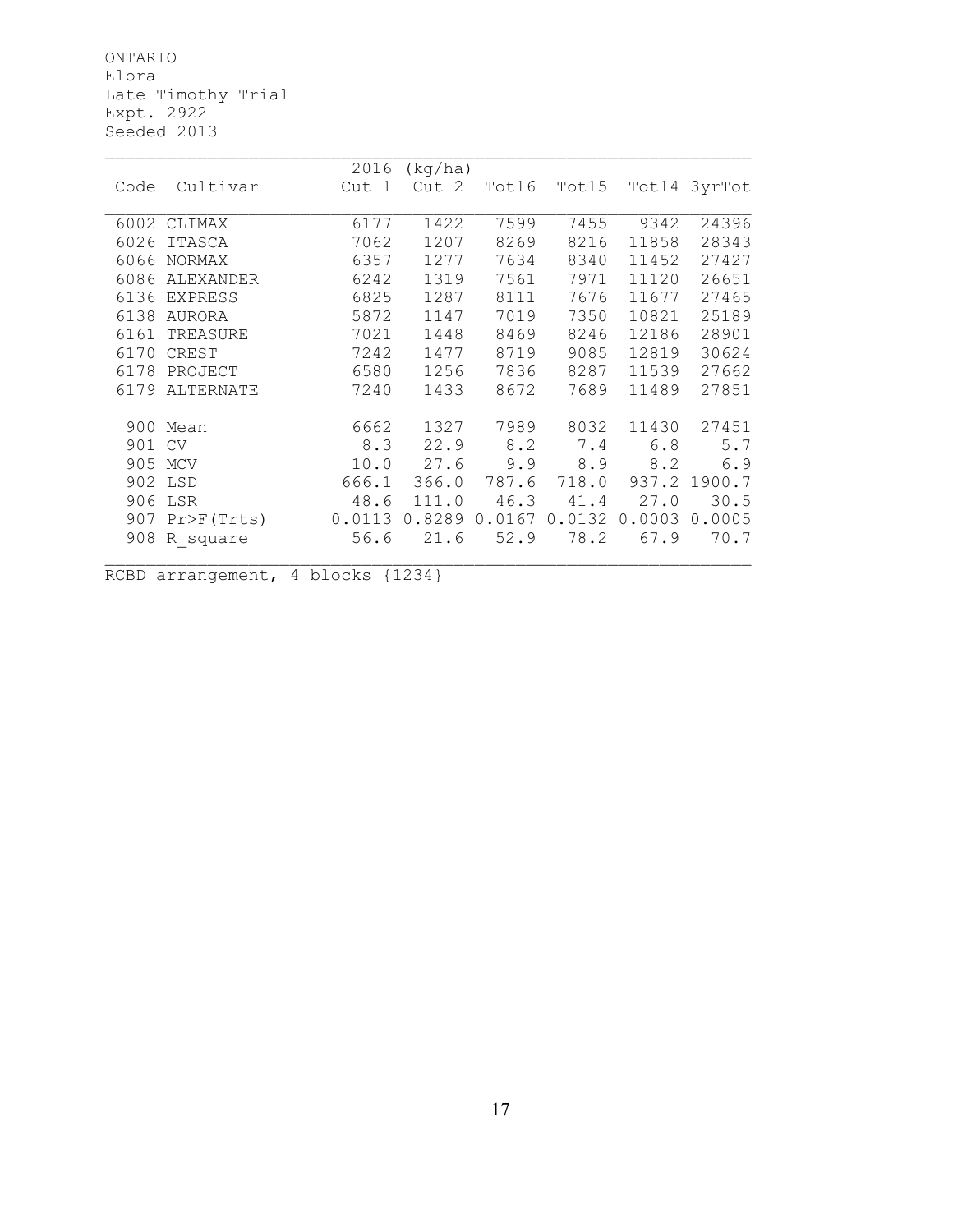ONTARIO New Liskeard Late Timothy Expt. 2940 Seeded 2013

|      |                | 2016<br>(kg/ha)    |
|------|----------------|--------------------|
| Code | Cultivar       | Tot16<br>Cut 1     |
|      |                |                    |
| 6002 | CLIMAX         | 6968<br>6968       |
| 6026 | <b>ITASCA</b>  | 7443<br>7443       |
| 6086 | ALEXANDER      | 7360<br>7360       |
|      | 6136 EXPRESS   | 7600<br>7600       |
|      | 6138 AURORA    | 7395<br>7395       |
|      | 6161 TREASURE  | 7778<br>7778       |
| 6170 | CREST          | 7682<br>7682       |
|      | 6178 PROJECT   | 7353<br>7353       |
|      |                |                    |
| 900  | Mean           | 7447<br>7447       |
| 901  | CV             | 7.3<br>7.3         |
| 905  | <b>MCV</b>     | 8.9<br>8.9         |
| 902  | LSD            | 659.3<br>659.3     |
| 906  | LSR            | 81.4<br>81.4       |
|      | 907 Pr>F(Trts) | 0.5600<br>0.5600   |
| 908  | R square       | 35.6<br>35.6       |
|      |                |                    |
| RCBD | arrangement,   | 4<br>blocks {1234} |

 $\mathcal{L}_\text{max}$ 

18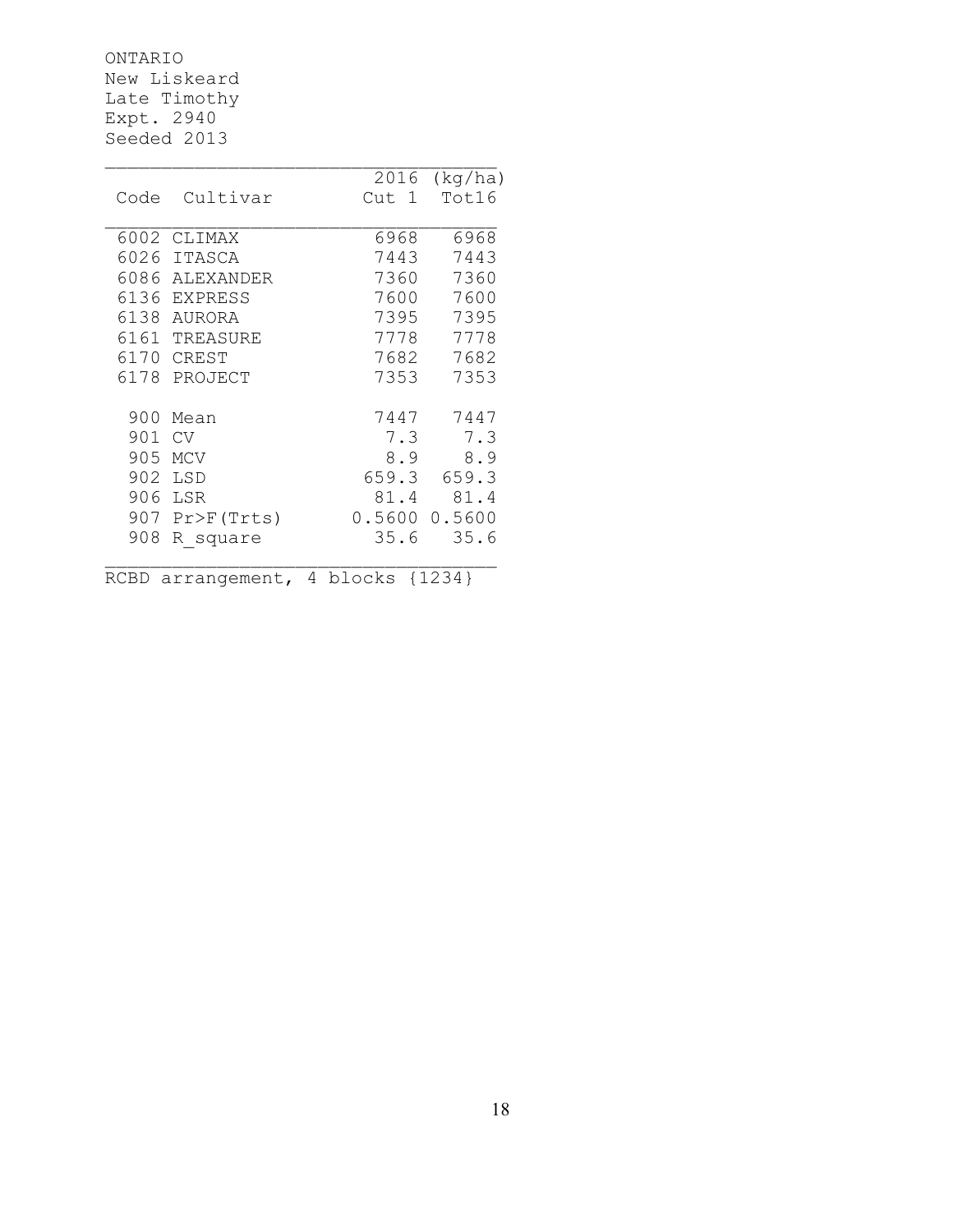ONTARIO Elora Early Timothy Trial Expt. 2921 Seeded 2013

|        |                  | 2016   | (kq/ha) |              |        |        |              |
|--------|------------------|--------|---------|--------------|--------|--------|--------------|
| Code   | Cultivar         | Cut 1  | Cut 2   | Tot16        | Tot15  |        | Tot14 3yrTot |
|        |                  |        |         |              |        |        |              |
| 6030   | TORO             | 6524   | 1284    | 7808         | 7877   | 10366  | 26051        |
| 6050   | RICHMOND         | 7548   | 1364    | 8911         | 8873   | 10818  | 28602        |
|        | 6162 DERBY       | 6999   | 1387    | 8386         | 8321   | 10629  | 27336        |
|        | 6179 ALTERNATE   | 6853   | 1233    | 8086         | 8560   | 10691  | 27337        |
|        |                  |        |         |              |        |        |              |
|        | 900 Mean         | 6981   | 1317    | 8298         | 8408   | 10626  | 27331        |
| 901 CV |                  | 10.8   | 14.3    | 9.7          | 7.1    | 5.7    | 4.5          |
|        | 905 MCV          | 17.1   | 22.7    | 15.4         | 11.3   | 9.1    | 7.1          |
|        | 902 LSD          | 1190.6 |         | 298.5 1280.9 | 951.2  | 963.9  | 1935.4       |
|        | 906 LSR          | 116.3  | 193.8   | 116.1        | 95.5   | 213.2  | 75.9         |
|        | $907$ Pr>F(Trts) | 0.4667 | 0.7409  | 0.4458       | 0.3142 | 0.8284 | 0.1902       |
|        | 908 R square     | 50.9   | 72.7    | 48.2         | 71.5   | 54.0   | 76.0         |
|        |                  |        |         |              |        |        |              |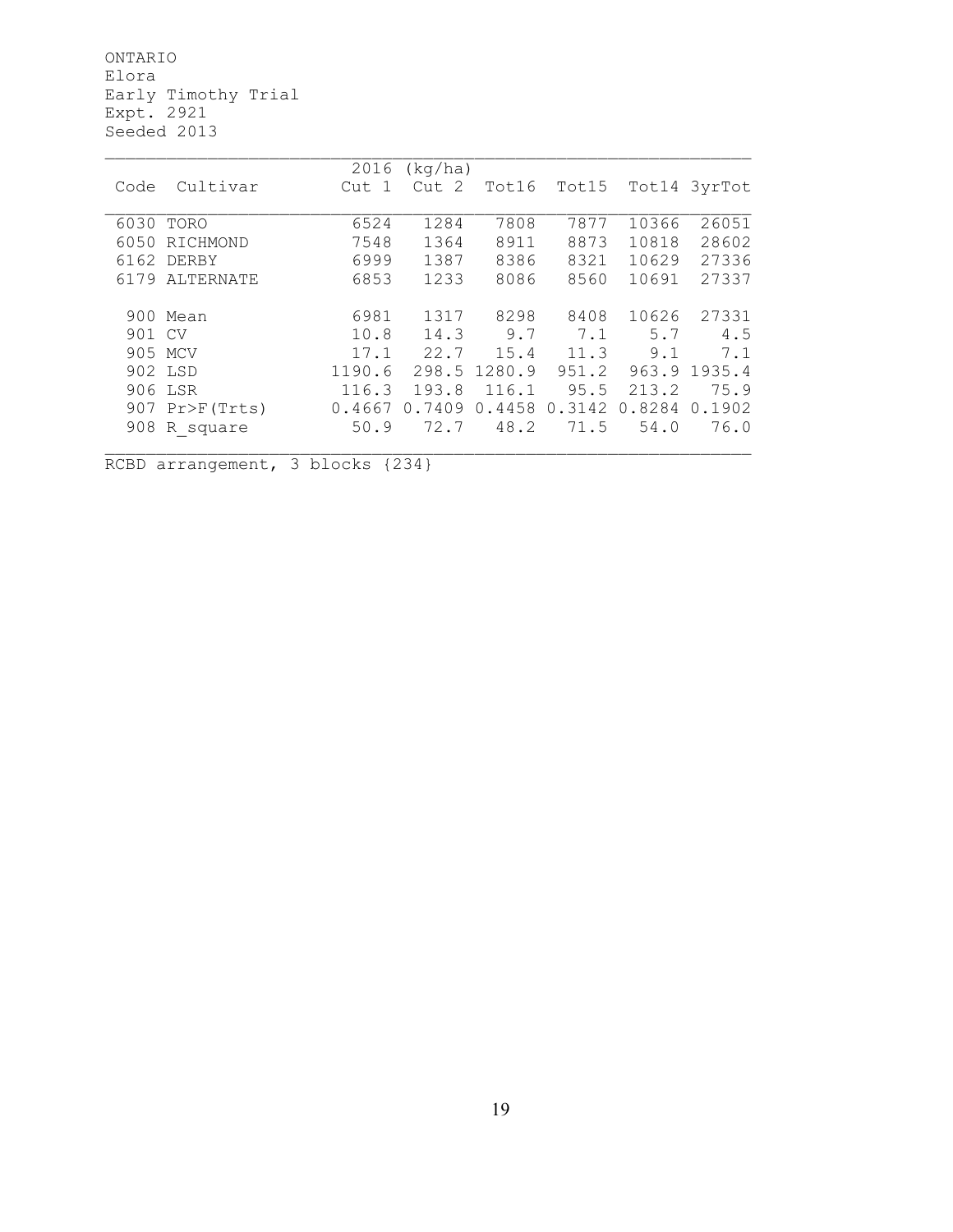ONTARIO Elora Orchardgrass Trial 2014 Expt. 2926 Seeded 2014

|        |                  | 2016   | (kq/ha)          |        |        |        |              |
|--------|------------------|--------|------------------|--------|--------|--------|--------------|
| Code   | Cultivar         | Cut 1  | Cut <sub>2</sub> | Cut 3  | Tot16  |        | Tot15 2yrTot |
|        |                  |        |                  |        |        |        |              |
|        | 3079 OKAY        | 7047   | 383              | 1753   | 9183   | 6542   | 15725        |
| 3096   | DIVIDEND VL      | 6209   | 238              | 1775   | 8222   | 6324   | 14546        |
| 3113   | PROPER           | 5815   | 574              | 2108   | 8497   | 6494   | 14992        |
| 3117   | HAYMASTER        | 6983   | 433              | 1703   | 9119   | 6940   | 16059        |
|        | 3121 PPG-0G103   | 5607   | 818              | 2017   | 8443   | 6694   | 15137        |
|        |                  |        |                  |        |        |        |              |
|        | 900 Mean         | 6332   | 489              | 1871   | 8693   | 6599   | 15292        |
| 901 CV |                  | 5.6    | 34.4             | 9.3    | 6.4    | 6.2    | 5.9          |
|        | 905 MCV          | 8.5    | 52.3             | 14.1   | 9.8    | 9.4    | 9.0          |
|        | 902 LSD          | 537.6  | 255.7            | 264.6  | 851.4  |        | 621.3 1379.6 |
|        | 906 LSR          | 37.3   | 44.1             | 65.3   | 88.6   | 100.9  | 91.2         |
|        | $907$ Pr>F(Trts) | 0.0033 | 0.0247           | 0.0766 | 0.2267 | 0.4777 | 0.3433       |
|        | 908 R square     | 89.9   | 73.6             | 82.3   | 60.7   | 50.6   | 41.5         |
|        |                  |        |                  |        |        |        |              |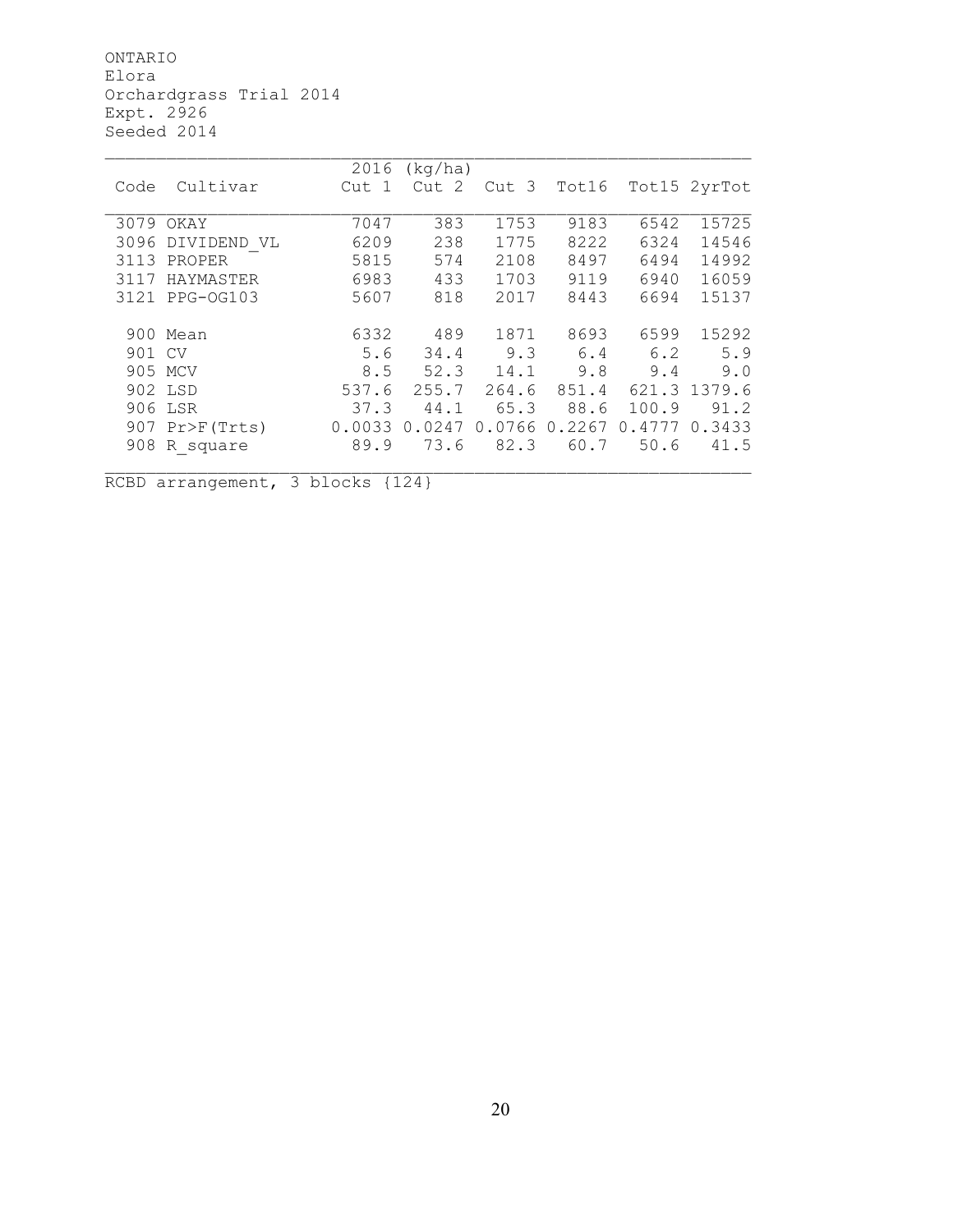ONTARIO Thunder Bay Orchardgrass Trial 2014

Seeded 2014

|        |                  | $2016$ (kg/ha)   |                  |        |
|--------|------------------|------------------|------------------|--------|
| Code   | Cultivar         | Cut <sub>1</sub> | Cut <sub>2</sub> | Tot16  |
|        |                  |                  |                  |        |
|        | 3079 OKAY        | 4370             | 2891             | 7262   |
|        | 3096 DIVIDEND VL | 4601             | 3224             | 7825   |
|        | 3113 PROPER      | 3216             | 3517             | 6733   |
|        | 3121 PPG-0G103   | 3618             | 3558             | 7176   |
|        |                  |                  |                  |        |
|        | 900 Mean         | 3951             | 3298             | 7249   |
| 901 CV |                  | 17               | 11               | 9      |
|        |                  |                  |                  |        |
|        | 902 LSD          | ΝS               | ΝS               | NS.    |
|        | $907$ Pr>F(Trts) | 0.0615           | 0.1054           | 0.2111 |
|        |                  |                  |                  |        |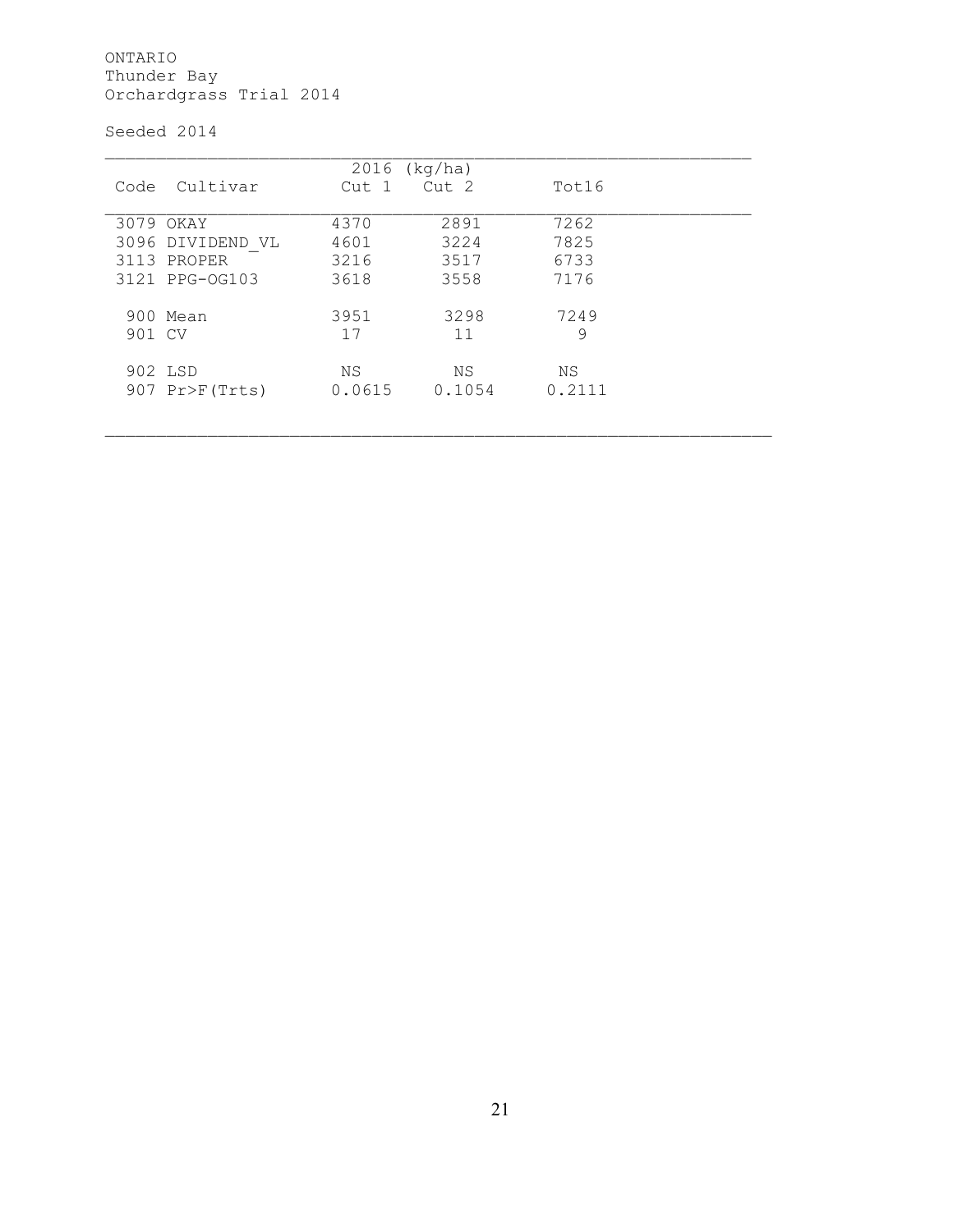ONTARIO Elora Orchardgrass Performance Expt. 2932 Seeded 2015

|        |                | 2016       | (kq/ha) |        |        |
|--------|----------------|------------|---------|--------|--------|
| Code   | Cultivar       | -1<br>Cut. | Cut 2   | Cut 3  | Tot16  |
|        |                |            |         |        |        |
| 3079   | OKAY           | 5921       | 501     | 1761   | 8183   |
| 3096   | DIVIDEND VL    | 5204       | 318     | 1596   | 7118   |
|        | 3113 PROPER    | 5349       | 571     | 2002   | 7921   |
|        | 3122 ELISE     | 4940       | 465     | 1657   | 7062   |
|        |                |            |         |        |        |
|        | 900 Mean       | 5353       | 464     | 1754   | 7571   |
| 901 CV |                | 6.7        | 22.4    | 9.3    | 5.8    |
|        | 905 MCV        | 8.7        | 29.1    | 12.0   | 7.5    |
|        | 902 LSD        | 464.5      | 134.9   | 210.9  | 566.3  |
|        | 906 LSR        | 47.3       | 53.4    | 52.0   | 50.5   |
|        | 907 Pr>F(Trts) | 0.0218     | 0.0410  | 0.0289 | 0.0116 |
| 908    | R square       | 89.9       | 77.4    | 87.9   | 91.1   |
|        |                |            |         |        |        |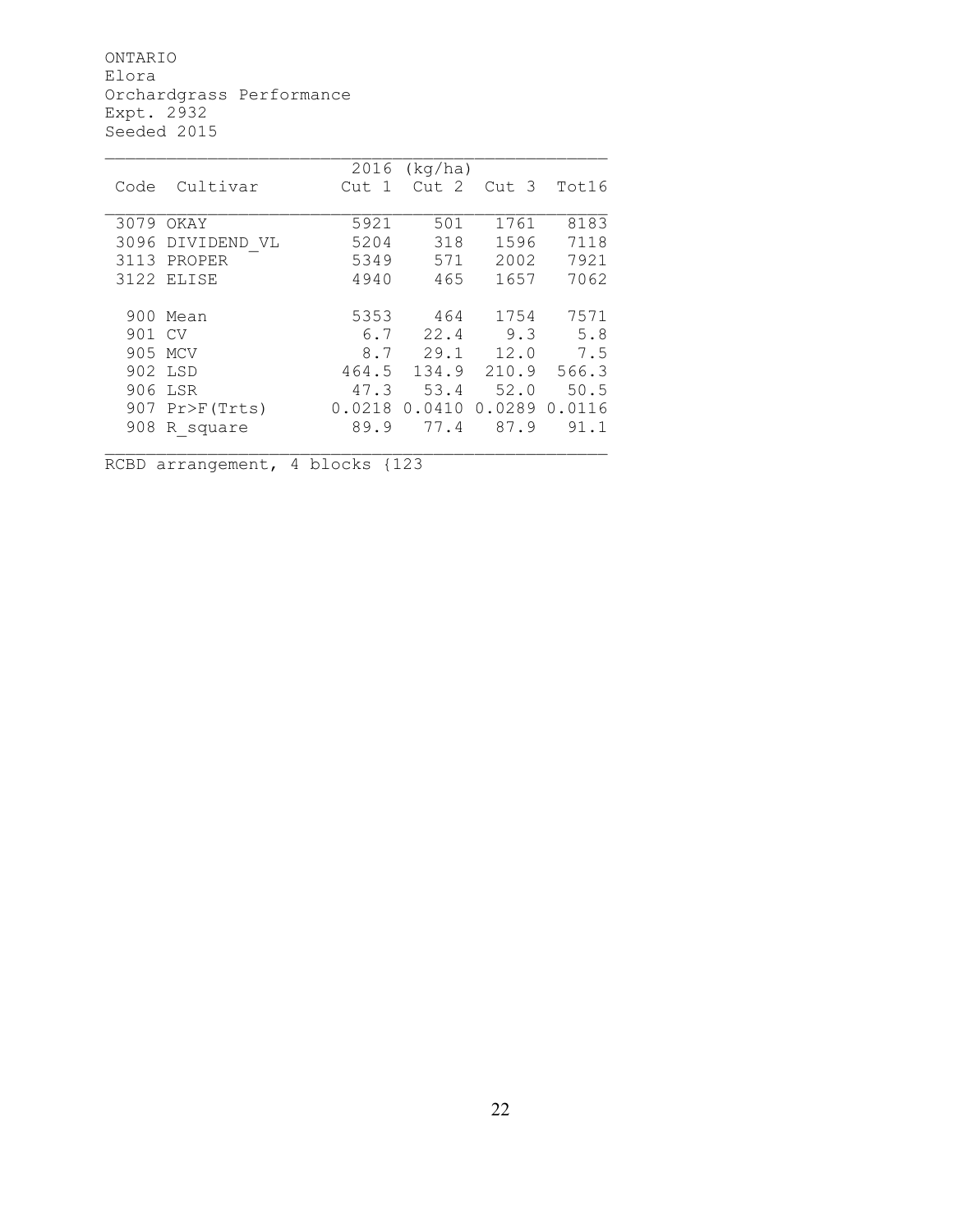ONTARIO Elora Tall Fescue Trial Expt. 2923 Seeded 2013

|        |                  | 2016   | (kq/ha)          |                  |        |        |        |              |
|--------|------------------|--------|------------------|------------------|--------|--------|--------|--------------|
| Code   | Cultivar         | Cut    | Cut <sub>2</sub> | Cut <sub>3</sub> | Tot16  | Tot15  |        | Tot14 3yrTot |
|        | 5028 CARNIVAL    | 7405   | 967              | 1633             | 10004  | 7339   | 9464   | 26807        |
| 5041   | KORA             | 6977   | 788              | 1604             | 9368   | 7608   | 9549   | 26526        |
| 5051   | $IS - FTF$<br>70 | 6837   | 843              | 1437             | 9116   | 7584   | 8977   | 25678        |
|        | 5052 IS-FTF 73   | 7019   | 884              | 1399             | 9301   | 6994   | 8957   | 25252        |
|        | 5523 COURTENAY   | 5963   | 780              | 1503             | 8245   | 7940   | 9156   | 25341        |
|        | 900 Mean         | 6840   | 852              | 1515             | 9207   | 7493   | 9220   | 25921        |
| 901 CV |                  | 5.7    | 9.7              | 20.3             | 6.3    | 9.8    | 4.0    | 5.0          |
|        | 905 MCV          | 7.2    | 12.2             | 25.5             | 8.0    | 12.4   | 5.1    | 6.2          |
|        | 902 LSD          | 493.2  | 104.3            | 386.7            | 735.9  | 926.6  | 468.8  | 1619.4       |
|        | 906 LSR          | 34.2   | 55.9             | 165.0            | 41.8   | 98.0   | 79.1   | 104.1        |
|        | $907$ Pr>F(Trts) | 0.0031 | 0.0430           | 0.7772           | 0.0164 | 0.4886 | 0.1340 | 0.3580       |
|        | 908 R square     | 79.2   | 83.6             | 27.8             | 69.8   | 68.1   | 82.8   | 48.2         |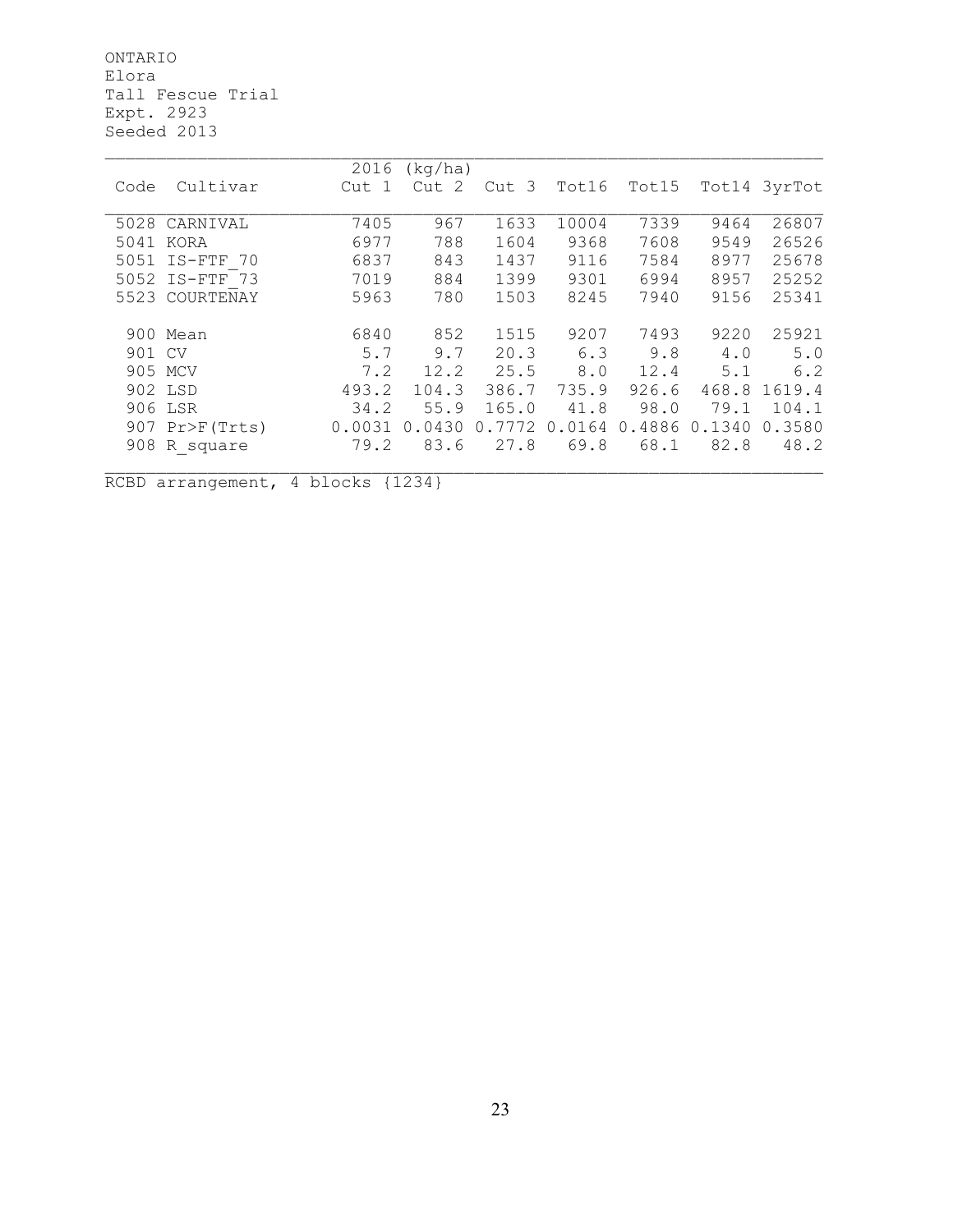ONTARIO New liskeard Tall Fescue Expt. 2941 Seeded 2013

|      |                | 2016   | (kq/ha) |
|------|----------------|--------|---------|
| Code | Cultivar       | Cut 1  | Tot16   |
|      |                |        |         |
| 5028 | CARNIVAL       | 4148   | 4148    |
| 5041 | KORA           | 4576   | 4576    |
|      | 5051 IS-FTF 70 | 2845   | 2845    |
| 5052 | IS-FTF 73      | 3453   | 3453    |
| 5523 | COURTENAY      | 5098   | 5098    |
|      |                |        |         |
|      | 900 Mean       | 4024   | 4024    |
| 901  | CV             | 9.1    | 9.1     |
| 905  | <b>MCV</b>     | 11.5   | 11.5    |
| 902  | LSD            | 461.9  | 461.9   |
| 906  | LSR            | 20.5   | 20.5    |
| 907  | Pr>F(Trts)     | 0.0000 | 0.0000  |
| 908  | R square       | 89.6   | 89.6    |
|      |                |        |         |

 $\_$  ,  $\_$  ,  $\_$  ,  $\_$  ,  $\_$  ,  $\_$  ,  $\_$  ,  $\_$  ,  $\_$  ,  $\_$  ,  $\_$  ,  $\_$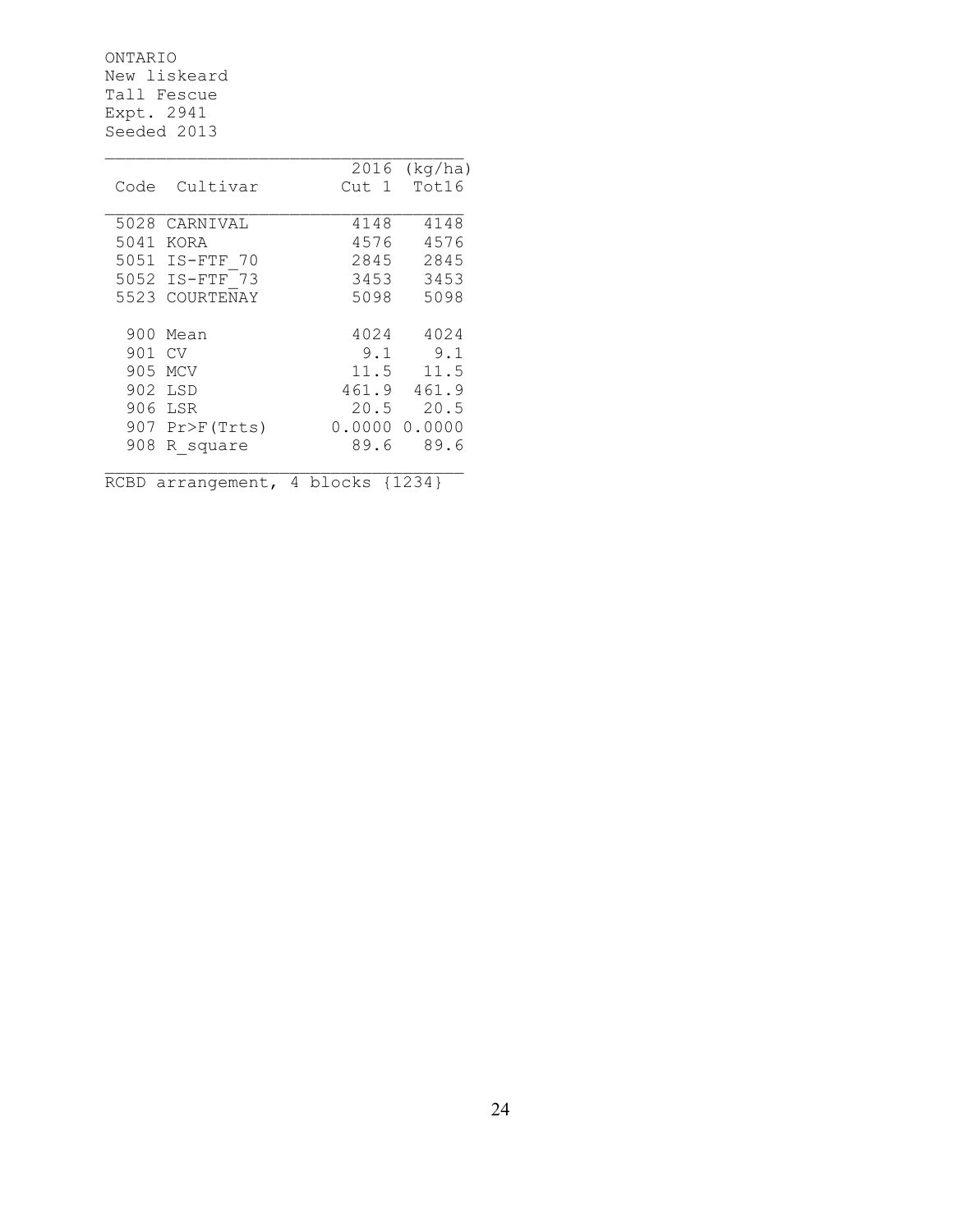ONTARIO Elora Tall Fescue Trial B Expt. 2927 Seeded 2014

|        |                  | 2016   | (kg/ha) |        |        |        |              |
|--------|------------------|--------|---------|--------|--------|--------|--------------|
| Code   | Cultivar         | Cut 1  | Cut 2   | Cut 3  | Tot16  |        | Tot15 2yrTot |
|        |                  |        |         |        |        |        |              |
|        | 5028 CARNIVAL    | 6353   | 688     | 1976   | 9017   | 7669   | 16686        |
| 5041   | KORA             | 7785   | 730     | 1868   | 10384  | 7638   | 18023        |
| 5042   | YUKON            | 5737   | 656     | 1822   | 8215   | 6987   | 15202        |
| 5053   | PPG-FTF101       | 7269   | 589     | 1900   | 9759   | 6761   | 16519        |
| 5054   | PPG-FTF104       | 6814   | 757     | 1483   | 9055   | 6345   | 15400        |
| 5055   | PPG-FTF105       | 7481   | 683     | 1804   | 9968   | 6576   | 16545        |
|        | 5056 OS-CG       | 8035   | 547     | 1248   | 9830   | 4662   | 14492        |
| 5523   | COURTENAY        | 6290   | 735     | 1795   | 8820   | 7301   | 16122        |
|        |                  |        |         |        |        |        |              |
|        | 900 Mean         | 6971   | 673     | 1737   | 9381   | 6742   | 16124        |
| 901 CV |                  | 5.3    | 20.4    | 7.5    | 5.4    | 7.0    | 4.5          |
|        | 905 MCV          | 7.6    | 29.3    | 10.8   | 7.7    | 10.1   | 6.5          |
|        | 902 LSD          | 531.4  | 197.3   | 188.0  | 722.8  | 678.1  | 1048.7       |
|        | 906 LSR          | 23.1   | 93.8    | 25.8   | 33.3   | 22.6   | 29.7         |
|        | $907$ Pr>F(Trts) | 0.0000 | 0.5615  | 0.0001 | 0.0021 | 0.0001 | 0.0014       |
| 908    | R square         | 89.7   | 57.3    | 92.7   | 83.4   | 86.7   | 82.2         |
|        |                  |        |         |        |        |        |              |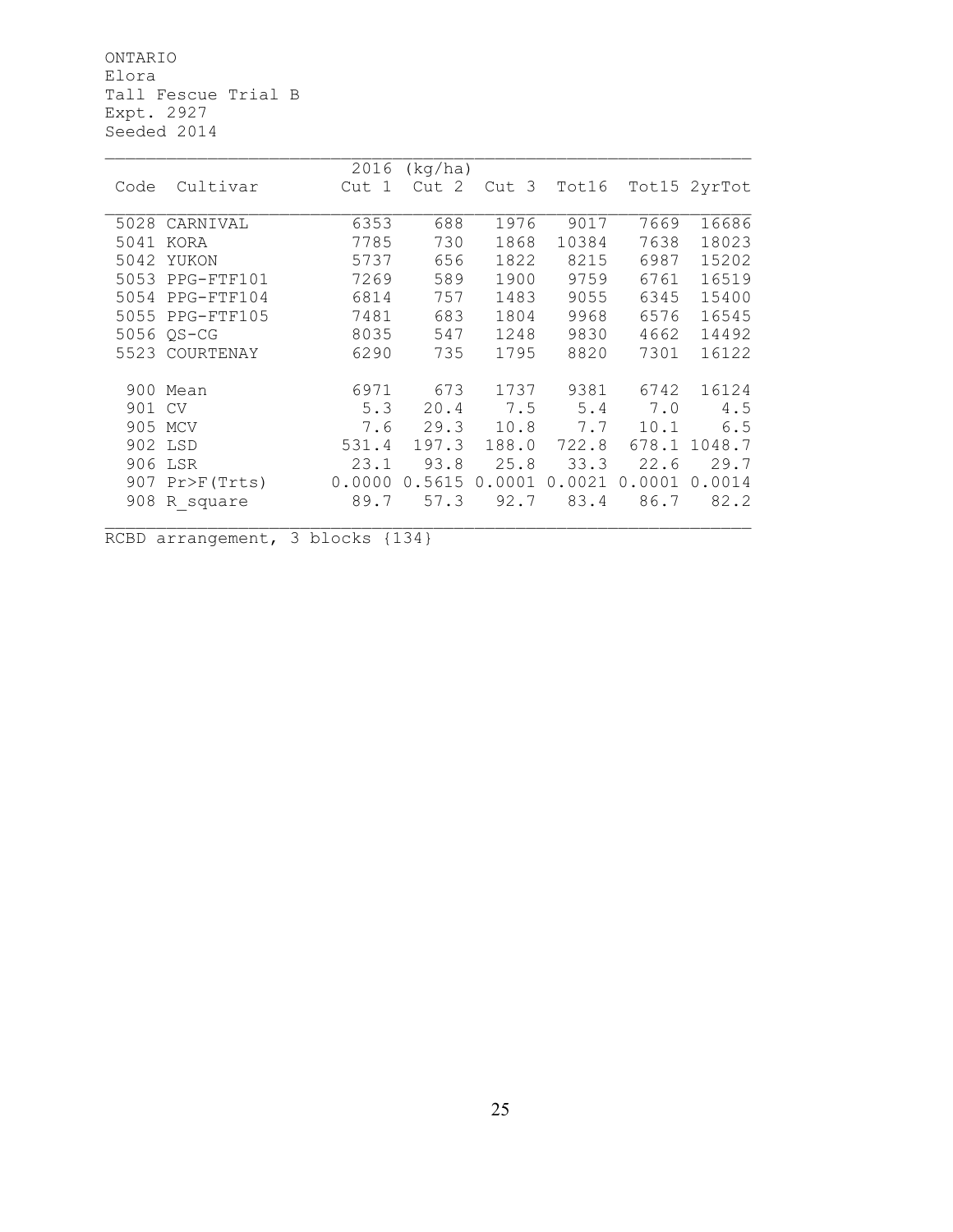ONTARIO Thunder Bay Tall Fescue Trial B

Seeded 2014

|        |                 | 2016   | (kq/ha)          |               |  |
|--------|-----------------|--------|------------------|---------------|--|
| Code   | Cultivar        | Cut 1  | Cut <sub>2</sub> | Tot16         |  |
|        |                 |        |                  |               |  |
|        | 5028 CARNIVAL   | 5192   | 3645             | 8836          |  |
|        | 5041 KORA       | 6198   | 4061             | 10259         |  |
|        | 5042 YUKON      | 5733   | 2950             | 8683          |  |
|        | 5053 PPG-FTF101 | 5720   | 3422 9142        |               |  |
|        | 5054 PPG-FTF104 | 5685   | 3831             | 9515          |  |
|        | 5055 PPG-FTF105 | 5476   | 3364             | 8840          |  |
|        | 5523 COURTENAY  | 4890   | 3721             | 8611          |  |
|        |                 |        |                  |               |  |
|        | 900 Mean        | 5556   | 3570             | 9126          |  |
| 901 CV |                 | 14.7   | 24.0             | 14.4          |  |
|        |                 |        |                  |               |  |
|        | 902 LSD         | ΝS     | ΝS               | ΝS            |  |
|        |                 |        |                  |               |  |
|        | 907 Pr>F(Trts)  | 0.4181 |                  | 0.6426 0.5871 |  |
|        |                 |        |                  |               |  |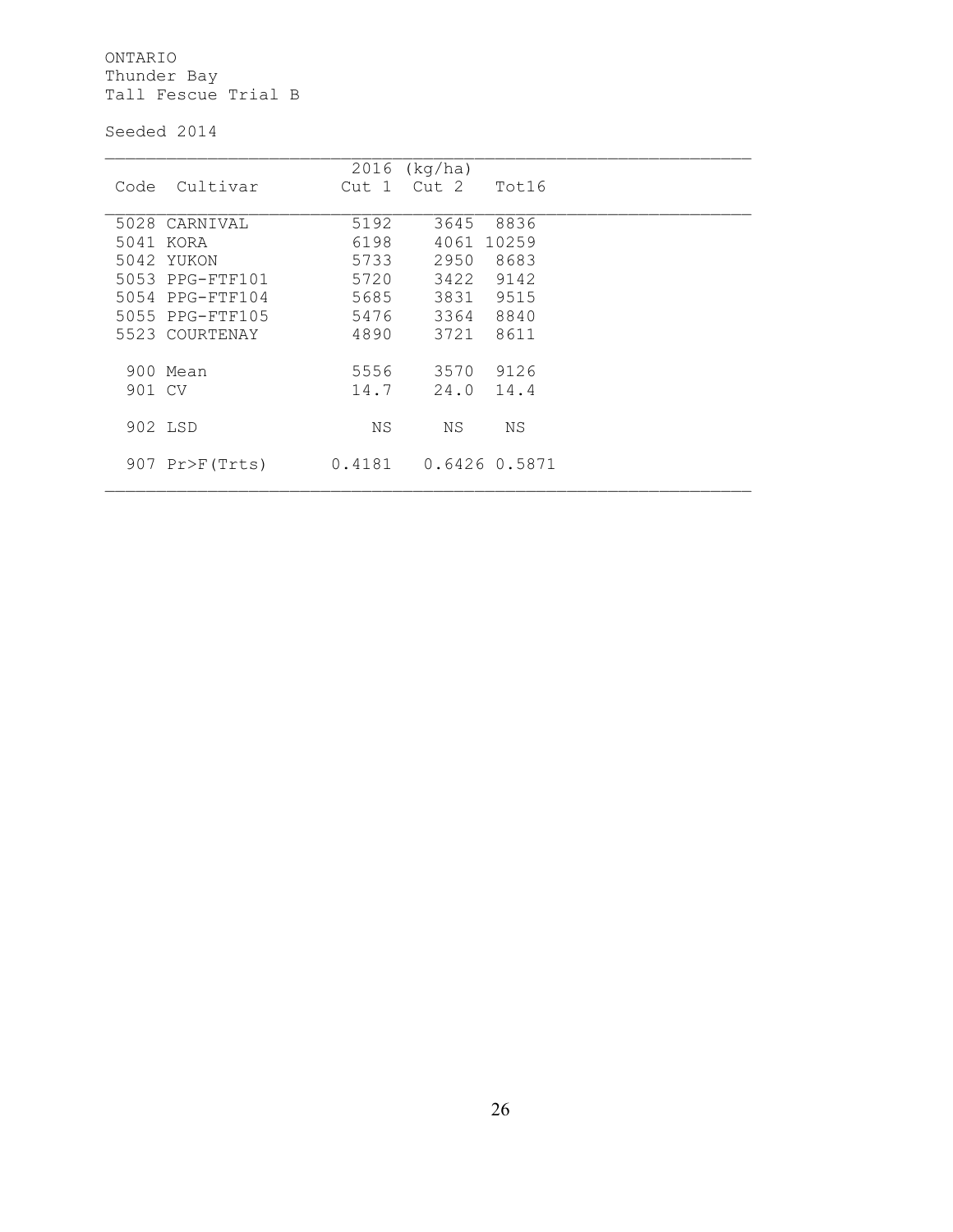ONTARIO New liskeard Tall Fescue Reg Expt. 2942 Seeded 2014

|      |                 | 2016   | (kq/ha) |
|------|-----------------|--------|---------|
| Code | Cultivar        | Cut 1  | Tot16   |
|      |                 |        |         |
| 5028 | CARNIVAL        | 7202   | 7202    |
| 5041 | KORA            | 7724   | 7724    |
| 5042 | YUKON           | 7488   | 7488    |
|      | 5053 PPG-FTF101 | 6161   | 6161    |
|      | 5054 PPG-FTF104 | 5541   | 5541    |
|      | 5055 PPG-FTF105 | 6440   | 6440    |
| 5523 | COURTENAY       | 8687   | 8687    |
|      |                 |        |         |
| 900  | Mean            | 7035   | 7035    |
| 901  | CV              | 7.0    | 7.0     |
| 905  | MCV             | 8.6    | 8.6     |
| 902  | LSD             | 603.4  | 603.4   |
| 906  | LSR             | 19.2   | 19.2    |
| 907  | Pr>F(Trts)      | 0.0000 | 0.0000  |
| 908  | R square        | 89.4   | 89.4    |
|      |                 |        |         |
|      |                 |        |         |

\_\_\_\_\_\_\_\_\_\_\_\_\_\_\_\_\_\_\_\_\_\_\_\_\_\_\_\_\_\_\_\_\_\_\_